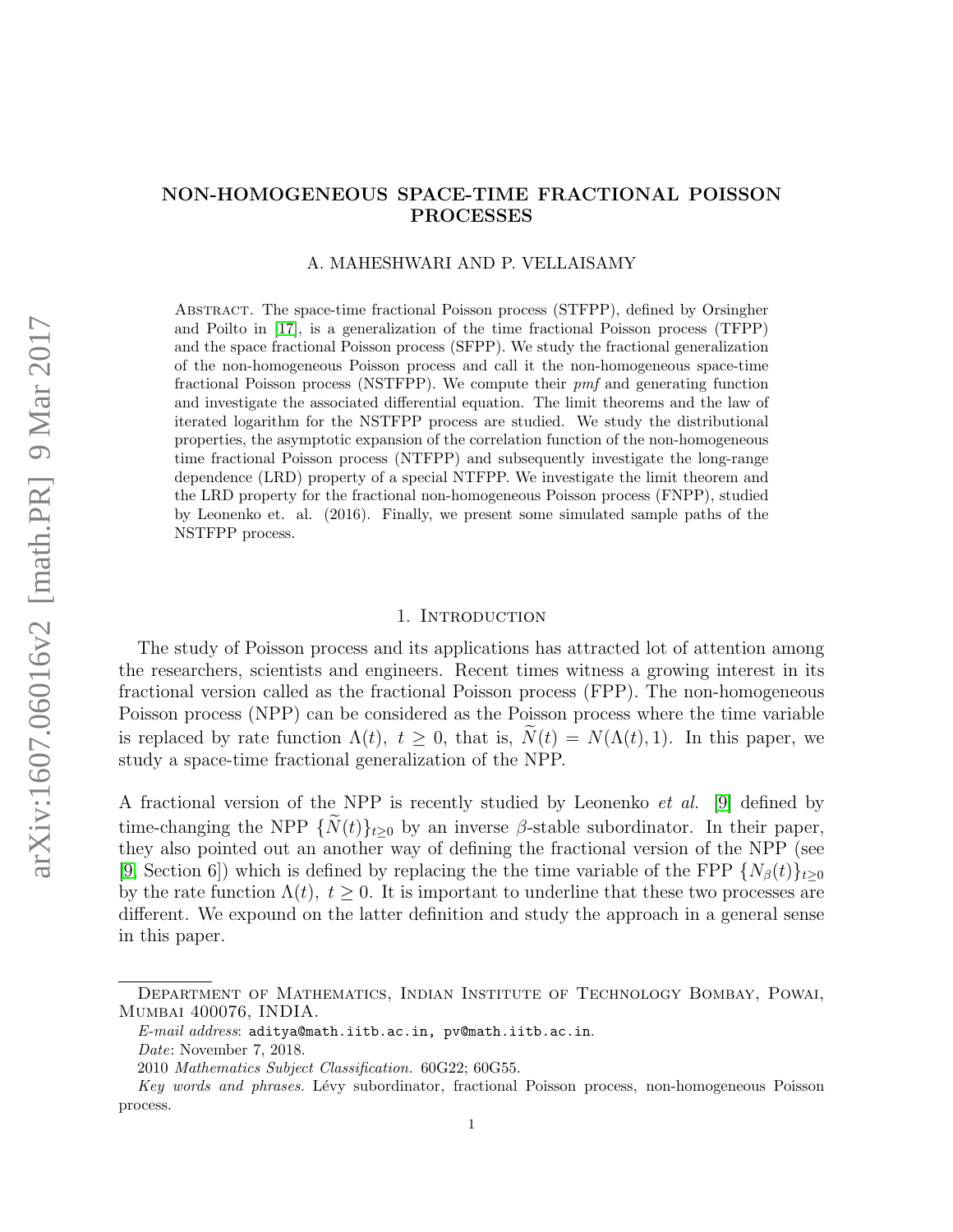In the literature there are two versions of the FPP, namely the time fractional Poisson process (TFPP) (see  $|8|$ ) and the space fractional Poisson process (SFPP) (see  $|17|$ ), which are defined by time-changing the Poisson process by an inverse  $\beta$ -stable subordinator and a  $\beta$ -stable subordinator, respectively. These two processes form a special case for the space-time fractional Poisson process (STFPP) which is defined by Orsingher and Poilto (see [\[17\]](#page-15-0)). We here study the space-time fractional generalization of the NPP called as the non-homogeneous space-time fractional Poisson process (NSTFPP). We also study the fractional non-homogeneous Poisson process (FNPP), investigated by Leonenko et. al. (see [\[9\]](#page-14-0)), which is defined by time-changing the NPP with the inverse  $\beta$ -stable subordinator.

We give the *pmf* and the generating function for NSTFPP process. The fractional differential equation for the generating function of the NSTFPP is derived. The limit theorem and the law of iterated logarithm for the NSTFPP process are derived. A representation for the generating function of the NSTFPP is also given. The asymptotic expansion for the correlation function of the non-homogeneous time fractional Poisson process (NTFPP) is discussed. The long-range dependence (LRD) property of a special case for the NTFPP is studied. A limit theorem and the LRD property of the FNPP process are established. Lastly, we present some simulated sample paths for some special NSTFPP process.

The paper is organized as follows. In Section [2,](#page-1-0) we discuss some preliminaries and definitions which are required for the paper. In Section [3,](#page-2-0) we investigate the NSTFPP process. Simulations for some special cases for the NSTFPP process are presented in Section [4.](#page-12-0)

### 2. Preliminaries

<span id="page-1-0"></span>In this section we present some preliminary results which are required later in the paper. Let  $\mathbb{Z}_+ = \{0, 1, \ldots, \}$  be the set of nonnegative integers. The Mittag-Leffler function  $L_{\alpha}(z)$  is defined as (see [\[15\]](#page-14-2))

(2.1) 
$$
L_{\alpha}(z) = \sum_{k=0}^{\infty} \frac{z^k}{\Gamma(1+\beta k)}, \ \alpha, z \in \mathbb{C} \text{ and } \Re(\alpha) > 0.
$$

2.1. Stable and inverse stable subordinator. Let  $\{D_\beta(t)\}_{t\geq0}$  be the  $\beta$ -stable subordinator (see [\[1\]](#page-14-3)) with Laplace transform (LT)

$$
\mathbb{E}[e^{-sD_\beta(t)}] = e^{-ts^\beta}.
$$

The inverse  $\beta$ -stable subordinator (see [\[5,](#page-14-4) [14\]](#page-14-5)) is defined as the right-continuous inverse of the  $\beta$ -stable subordinator

(2.3) 
$$
E_{\beta}(t) = \inf\{r > 0 : D(r) > t\}, \quad t \ge 0.
$$

A stochastic process  $\{X(t)\}_{t\geq 0}$  is self-similar (see [\[1\]](#page-14-3)) with Hurst index  $H > 0$  if

$$
X(ct) \stackrel{d}{=} c^H X(t),
$$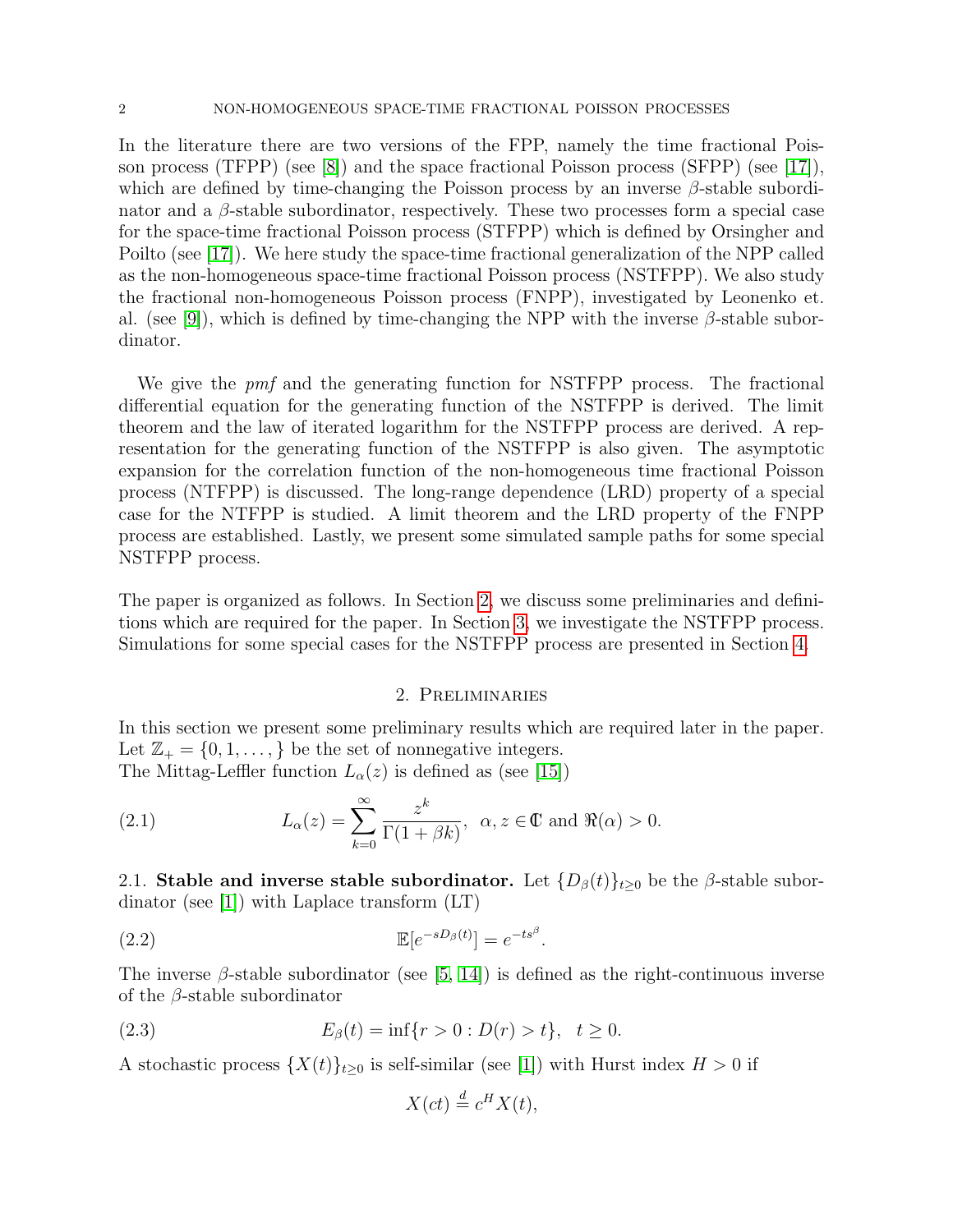have the same finite-dimensional distributions for all  $c \geq 0$ . It is well known that the β-stable subordinator is self-similar with Hurst index  $1/β$ , that is,

<span id="page-2-5"></span>(2.4) 
$$
D_{\beta}(ct) \stackrel{d}{=} c^{1/\beta} D_{\beta}(t), \ c > 0.
$$

Also, it can be seen that (see e.g. [\[19,](#page-15-1) [13\]](#page-14-6)) the inverse  $\beta$ -stable subordinator is self-similar with Hurst index  $\beta$ , that is

<span id="page-2-4"></span>(2.5) 
$$
E_{\beta}(ct) \stackrel{d}{=} c^{\beta} E_{\beta}(t), \ c > 0.
$$

2.2. The LRD property. There are several definitions in the literature for the LRD and the short-range dependence (SRD) property of a stochastic process. We now present our definition (see [\[6,](#page-14-7) [11\]](#page-14-8)) which will be used in this paper.

<span id="page-2-7"></span>**Definition 2.1.** Let  $s > 0$  be fixed and  $t > s$ . Suppose a stochastic process  $\{X(t)\}_{t\geq0}$ has the correlation function  $Corr[X(s), X(t)]$  that satisfies

<span id="page-2-1"></span>(2.6) 
$$
c_1(s)t^{-d} \le \text{Corr}[X(s), X(t)] \le c_2(s)t^{-d},
$$

for large t,  $d > 0$ ,  $c_1(s) > 0$  and  $c_2(s) > 0$ . In other words,

(2.7) 
$$
\lim_{t \to \infty} \frac{\text{Corr}[X(s), X(t)]}{t^{-d}} = c(s),
$$

for some  $c(s) > 0$  and  $d > 0$ . We say  $\{X(t)\}_{t\geq 0}$  has the LRD property if  $d \in (0,1)$  and has the SRD property if  $d \in (1, 2)$ .

Note that  $(2.6)$  and  $(2.7)$  are equivalent and imply that  $Corr[X(s), X(t)]$  behaves like  $t^{-d}$ , for large t.

# <span id="page-2-2"></span>3. Non-homogeneous space-time fractional Poisson process

<span id="page-2-0"></span>The space-time fractional Poisson process (STFPP) is defined in Orsingher and Polito (see [\[17,](#page-15-0) Remark 2.4]). The STFPP generalizes both the time and the space fractional Poisson process.

**Definition 3.1** (Space-time fractional Poisson process). Let  $0 < \alpha, \beta \leq 1$ . The spacetime fractional Poisson process (STFPP)  $\{N^{\alpha}_{\beta}(t,\lambda)\}_{t\geq0}$ , which is a generalization of the Poisson process  $\{N(t,\lambda)\}_{t\geq0}$ , is defined to be a stochastic process for which  $p_{\beta}^{\alpha}$  $\int_{\beta}^{\alpha} (n|t,\lambda) =$  $\mathbb{P}[N^{\alpha}_{\beta}(t,\lambda)=n]$  satisfies (see [\[17\]](#page-15-0))

<span id="page-2-3"></span>(3.1) 
$$
D_t^{\beta} p_{\beta}^{\alpha}(n|t,\lambda) = -\lambda^{\alpha} (1 - B_n)^{\alpha} p_{\beta}^{\alpha}(n|t,\lambda), \text{ for } n \ge 1,
$$

$$
D_t^{\beta} p_{\beta}^{\alpha}(0|t,\lambda) = -\lambda p_{\beta}^{\alpha}(0|t,\lambda)
$$

with  $p_a^{\alpha}$  $\beta_{\beta}^{\alpha}(n|0,\lambda) = 1$  if  $n = 0$  and is zero if  $n \geq 1$ . Here,  $D_t^{\beta}$  denotes the fractional derivative in the Caputo sense and is defined as

<span id="page-2-6"></span>(3.2) 
$$
D_t^{\beta} f(t) = \begin{cases} \frac{1}{\Gamma(1-\beta)} \int_0^t \frac{f'(s)}{(t-s)^{\beta}} ds, & 0 < \beta < 1, \\ f'(t), & \beta = 1, \end{cases}
$$

where  $f'$  denotes the derivative of  $f$ .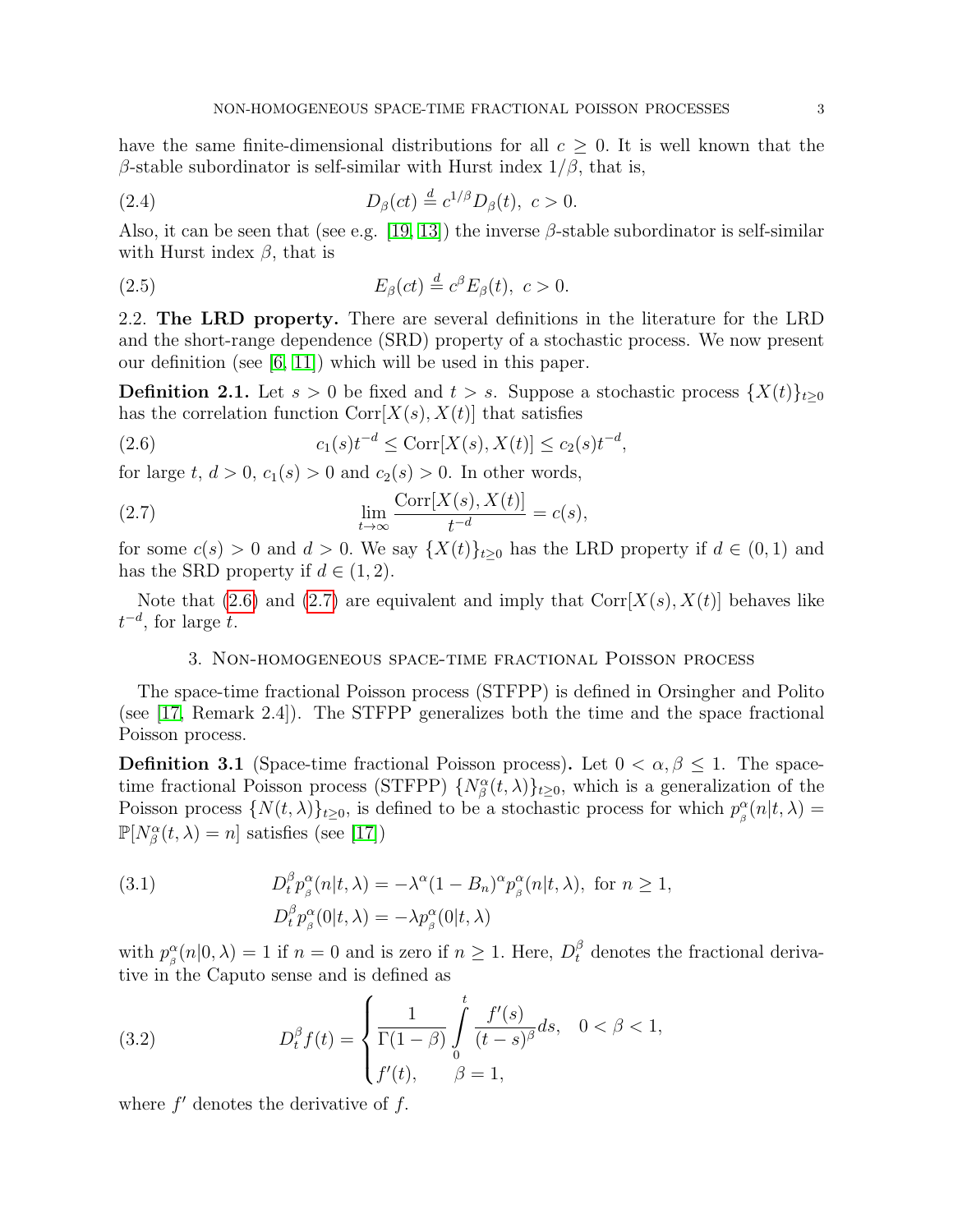The pmf  $p_a^{\alpha}$  $\frac{\alpha}{\beta}(n|t,\lambda)$  of the STFPP is given by (see [\[17,](#page-15-0) eq. (2.29)])

<span id="page-3-3"></span>(3.3) 
$$
p_{\beta}^{\alpha}(n|t,\lambda) = \frac{(-1)^n}{n!} \sum_{k=0}^{\infty} \frac{(-\lambda^{\alpha}t^{\beta})^k}{\Gamma(\beta k+1)} \frac{\Gamma(\alpha k+1)}{\Gamma(\alpha k+1-n)}, \quad n \ge 0, \ \alpha, \beta \in (0,1].
$$

The probability generating function  $(pqf)$  of the STFPP is given by (see [\[17,](#page-15-0) eq. (2.28)])

<span id="page-3-0"></span>(3.4) 
$$
G_{\lambda}^{\alpha,\beta}(s,t) = L_{\beta}(-\lambda^{\alpha}t^{\beta}(1-s)^{\alpha}), \ |s| \leq 1.
$$

The fractional differential equation governing the pgf of the STFPP is given by (see [\[17,](#page-15-0) eq.  $(2.27)$ ]

<span id="page-3-1"></span>
$$
D_t^{\beta} G_{\lambda}^{\alpha,\beta}(s,t) = -\lambda^{\alpha} (1-u)^{\alpha} G_{\lambda}^{\alpha,\beta}(s,t), \ |u| \le 1, \ \alpha, \beta \in (0,1]
$$

with  $G_{\lambda}^{\alpha,\beta}$  $_{\lambda}^{\alpha,\beta}(s,0)=1.$ 

A different characterization of the STFPP is to subordinate the Poisson process  $\{N(t)\}_{t\geq0}$ by an independent  $\alpha$ -stable subordinator  $\{D_{\alpha}(t)\}_{t\geq 0}$  and then by the inverse  $\beta$ -stable subordinator  $\{E_\beta(t)\}_{t\geq 0}$ 

(3.5) 
$$
N_{\beta}^{\alpha}(t,\lambda) \stackrel{d}{=} N(D_{\alpha}(E_{\beta}(t)),\lambda), \ t \geq 0.
$$

To see this, let us compute the pgf of the  $N(D_\alpha(E_\beta(t)), \lambda)$ 

$$
\mathbb{E}\left[s^{N(D_{\alpha}(E_{\beta}(t)),\lambda)}\right] = \mathbb{E}\left[\mathbb{E}\left[s^{N(D_{\alpha}(E_{\beta}(t)),\lambda)}\big|E_{\beta}(t)\right]\right] = \mathbb{E}\left[e^{-(1-s)^{\alpha}\lambda^{\alpha}E_{\beta}(t)}\right] = L_{\beta}(-\lambda^{\alpha}(1-s)^{\alpha}t^{\beta}),
$$

which coincides with the *pqf* of the STFPP given in  $(3.4)$ .

Special cases. The STFPP reduces to the time fractional Poisson process (TFPP) (see [\[8\]](#page-14-1)) and space fractional Poisson process (SFPP) (see [\[17\]](#page-15-0)) when taking  $\alpha = 1$  and  $\beta = 1$ , respectively in [\(3.1\)](#page-2-3).

Remark 3.1. For the comparison of the stochastic representation of the STFPP, given in [\(3.5\)](#page-3-1), with that of the TFPP (see [\[12\]](#page-14-9)) and the SFPP (see [\[17\]](#page-15-0)), we assume  $E_1(t) =$  $D_1(t) = t$ , a.s.

We now define the non-homogeneous version of the STFPP.

Definition 3.2. The non-homogeneous space-time fractional Poisson process (NSTFPP) is defined as

(3.6) 
$$
W^{\alpha}_{\beta}(t) = N^{\alpha}_{\beta}(\Lambda(t), 1), \ t \ge 0,
$$

where  $\{N_\beta^\alpha(t,\lambda)\}_{t\geq 0}$  is the STFPP and  $\Lambda(t) = \int_0^t \lambda(u)du$  is the rate function with intensity function  $\lambda(u)$ ,  $u \geq 0$ .

In view of [\(3.5\)](#page-3-1), the NSTFPP  $\{W^{\alpha}_{\beta}(t)\}_{t\geq 0}$  can also be seen as

(3.7) 
$$
W^{\alpha}_{\beta}(t) \stackrel{d}{=} N(D_{\alpha}(E_{\beta}(\Lambda(t))), 1), \ t \geq 0.
$$

**Remark 3.2.** Note that when we take  $\lambda(u) = \lambda^{\alpha/\beta}, u \ge 0 \Rightarrow \Lambda(t) = \lambda^{\alpha/\beta}t$ , the NSTFPP reduces to the STFPP. To see this, observe from [\(3.7\)](#page-3-2) that

<span id="page-3-2"></span>
$$
W^{\alpha}_{\beta}(t) \stackrel{d}{=} N(D_{\alpha}(E_{\beta}(\lambda^{\alpha/\beta}t)), 1)
$$
  

$$
\stackrel{d}{=} N(D_{\alpha}(\lambda^{\alpha}E_{\beta}(t)), 1) \quad \text{(using (2.5))}
$$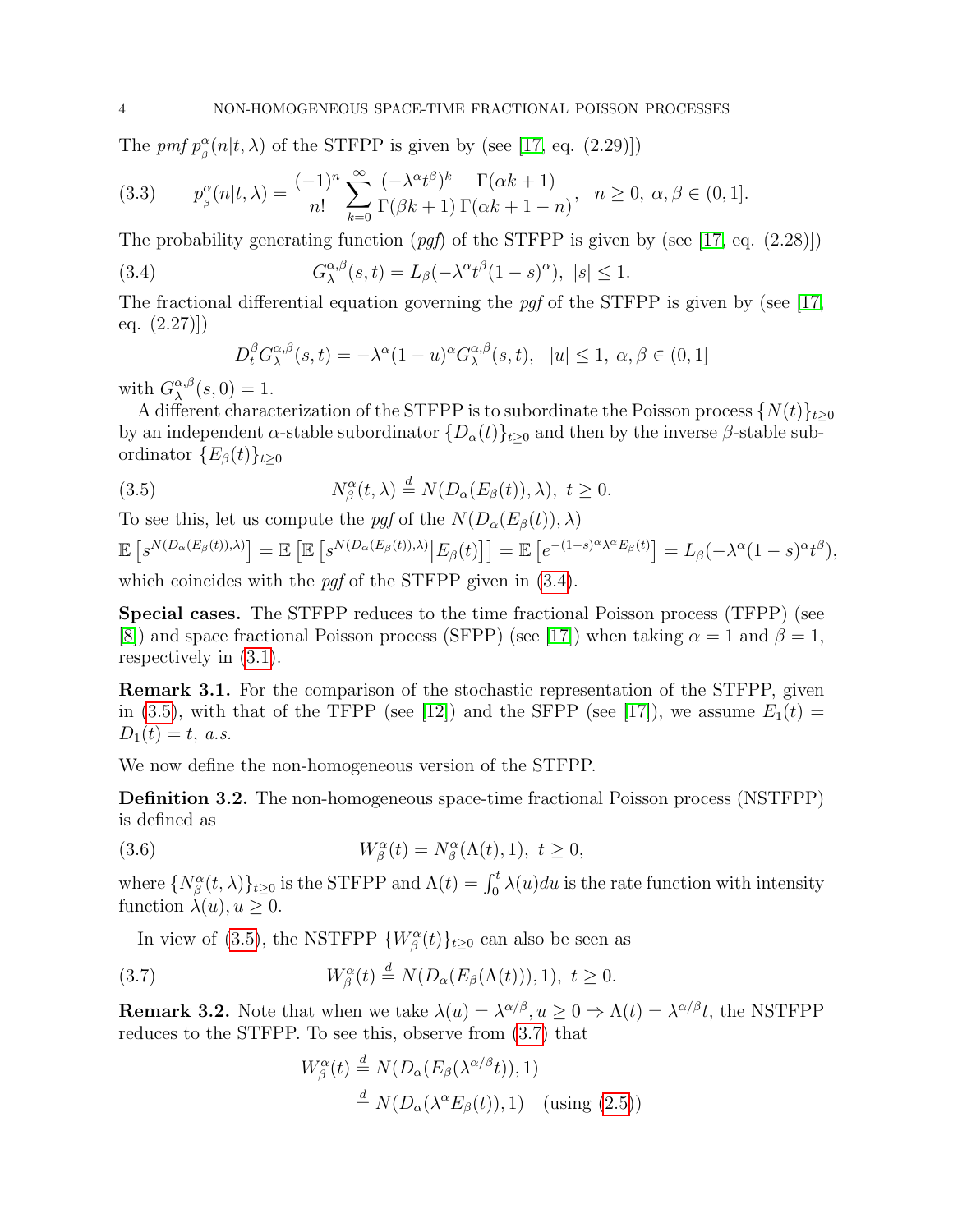$$
\stackrel{d}{=} N(\lambda D_{\alpha}(E_{\beta}(t)), 1) \quad \text{(using (2.4))}
$$
  

$$
\stackrel{d}{=} N(D_{\alpha}(E_{\beta}(t)), \lambda) \stackrel{d}{=} N_{\beta}^{\alpha}(t, \lambda),
$$

as stated.

The pmf of the NSTFPP can be directly computed using the pmf of the STFPP given in [\(3.3\)](#page-3-3) by replacing t by  $\Lambda(t)$  and  $\lambda$  by 1 and is given by

$$
(3.8) \t p\beta\alpha(n|\Lambda(t)) = \mathbb{P}[W\beta\alpha(t) = n] = \frac{(-1)^n}{n!} \sum_{k=0}^{\infty} \frac{(-\Lambda^{\beta}(t))^k}{\Gamma(\beta k + 1)} \frac{\Gamma(\alpha k + 1)}{\Gamma(\alpha k + 1 - n)}, \quad n \ge 0.
$$

The NSTFPP process under consideration encapsulates a number of models which may used in applications. In the following examples, we try to list few of them.

Example 3.1 (Weibull distribution). The NPP process with Weibull intensity and rate function is given by

$$
\lambda(s) = \left(\frac{a}{b}\right) \left(\frac{s}{b}\right)^{a-1}
$$
 and  $\Lambda(t) = \left(\frac{t}{b}\right)^a$ ,  $a, b > 0$ ,

is used to model the damage process. Damage process can be manifested by accumulation of damage viz. rusting, cracks etc., which eventually leads to failure (see [\[20\]](#page-15-2) and references therein). In [\[2\]](#page-14-10), it is used to model failure times of repairable systems. Its fractional generalization studied in this paper may model this process and can be subject of future study. From [\(3.7\)](#page-3-2), the corresponding NSTFPP  $\{W^{\alpha}_{\beta}(t)\}_{t\geq 0}$  is given by

$$
W^{\alpha}_{\beta}(t) \stackrel{d}{=} N\left(D_{\alpha}\left(E_{\beta}\left(t^{a}/b^{a}\right)\right), 1\right), a, b > 0.
$$

Example 3.2 (Gompertz-Makeham distribution). Software reliability models are often modeled using the NPP with Gompertz rate (see [\[7,](#page-14-11) [16,](#page-15-3) [18\]](#page-15-4) and references therein). The Gompertz-Makeham distribution is a generalization of the Gompertz distribution. The NPP associated with Gompertz-Makeham intensity and rate is given by

$$
\lambda(s) = abe^{bs} + \mu, \text{ and } \Lambda(t) = a(e^{bt} - 1) + \mu t, a, b, \mu > 0.
$$

Note that when  $\mu = 0$ , the Gompertz-Makeham intensity (rate) function reduces to Gompertz intensity (rate) function. Software reliability models based on NPP are used to estimate software reliability and also found useful predict software faults, release times, failure rates and etc. The present fractional generalization of this models may find appli-cation in this area. Using [\(3.7\)](#page-3-2), the corresponding NSTFPP  $\{W^{\alpha}_{\beta}(t)\}_{t\geq 0}$  is given by

$$
W^{\alpha}_{\beta}(t) \stackrel{d}{=} N\left(D_{\alpha}\left(E_{\beta}\left(a(e^{bt}-1)+\mu t\right)\right),1\right), a, b, \mu > 0.
$$

Example 3.3 (Musa-Okumoto model). The NPP with Musa-Okumoto intensity can be used as a reliability model in software testing (see [\[18\]](#page-15-4) and the references therein). Its intensity and rate function is given by

$$
\lambda(s) = \frac{ab}{1+bt}
$$
, and  $\Lambda(t) = a \ln(1+bt)$ ,  $a, b > 0$ .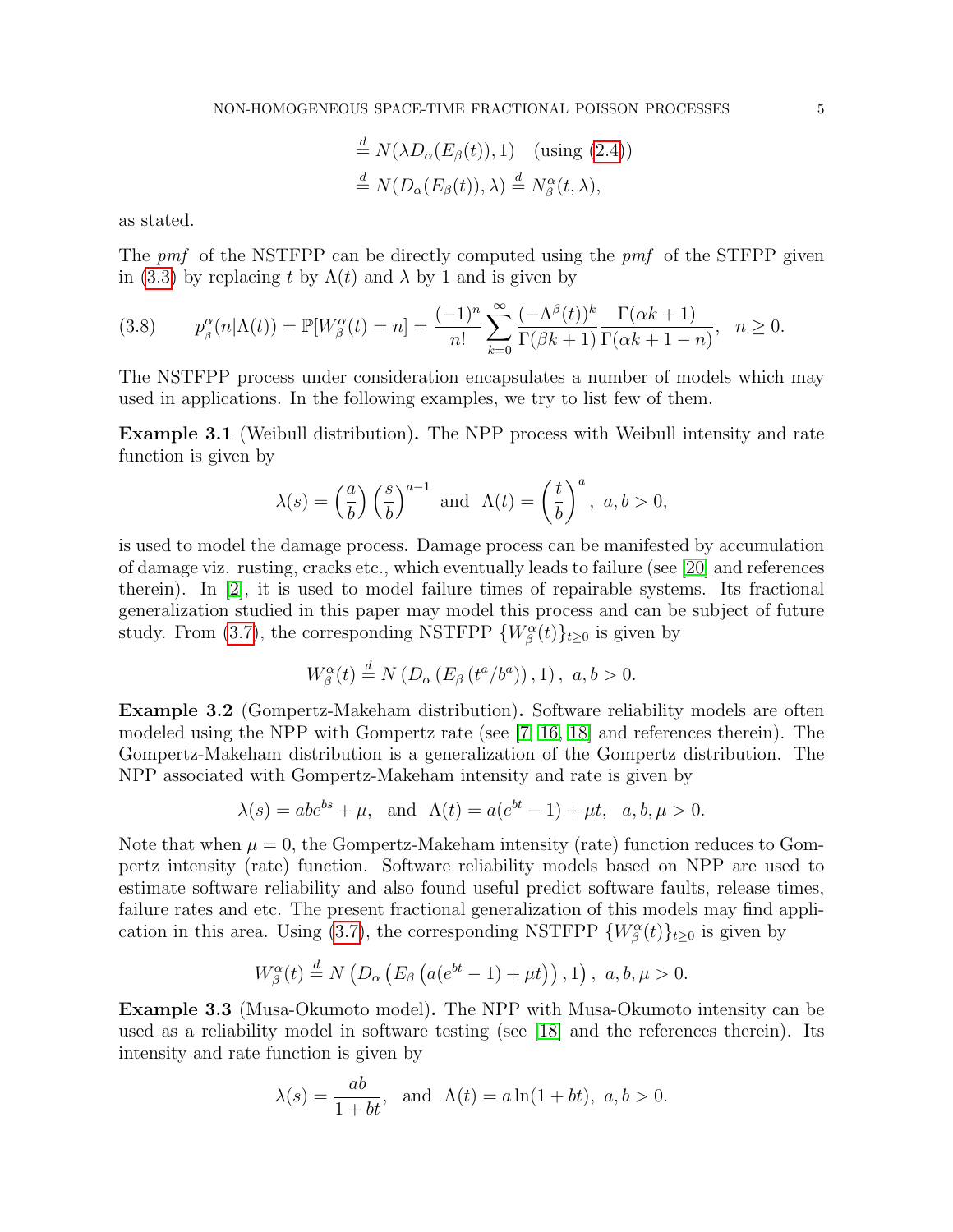The fractional generalization of this model may be interest in reliability testing. From [\(3.7\)](#page-3-2), the corresponding NSTFPP  $\{W^{\alpha}_{\beta}(t)\}_{t\geq 0}$  is given by

$$
W_{\beta}^{\alpha}(t) \stackrel{d}{=} N(D_{\alpha}(E_{\beta}(a \ln(1+bt))), 1), a, b > 0.
$$

The following table gives some of the important distributions with the corresponding intensity and rate function.

<span id="page-5-1"></span>

| Distribution name               | Intensity function $\lambda(s)$                        | Rate function $\Lambda(t)$ |
|---------------------------------|--------------------------------------------------------|----------------------------|
| Weibull distribution            | $\frac{a}{b} \left(\frac{s}{b}\right)^{a-1}, a, b > 0$ | $\left(\frac{t}{b}\right)$ |
| Gompertz-Makeham's distribution | $abe^{bs} + \mu, a, b, \mu > 0$                        | $a(e^{bt}-1)+\mu t$        |
| Musa-Okumoto distribution       | $\frac{ab}{1+bs}, a, b, \mu > 0$                       | $a\ln(1+bt)$               |

TABLE 1. Examples for intensity and rate functions.

We next present the limit theorem for the NSTFPP.

**Theorem 3.1.** If  $\Lambda(t) \to \infty$ , as  $t \to \infty$ . Then

(3.9) 
$$
\lim_{t \to \infty} \frac{W^{\alpha}_{\beta}(t)}{\Lambda^{\beta/\alpha}(t)} = D_{\alpha}(E_{\beta}(1)), \ a.s.
$$

Proof. Using [\(2.5\)](#page-2-4), we have that

$$
W^{\alpha}_{\beta}(t) = N(D_{\alpha}(E_{\beta}(\Lambda(t))), 1) \stackrel{d}{=} N(D_{\alpha}(\Lambda^{\beta}(t)E_{\beta}(1)), 1) \stackrel{d}{=} N(\Lambda^{\beta/\alpha}(t)D_{\alpha}(E_{\beta}(1)), 1).
$$

The law of large numbers for the Poisson process implies

(3.10) 
$$
\lim_{t \to \infty} \frac{N(t, 1)}{t} = 1, a.s.
$$

Next, consider

<span id="page-5-0"></span>
$$
\lim_{t \to \infty} \frac{W_{\beta}^{\alpha}(t)}{\Lambda^{\beta/\alpha}(t)} = \lim_{t \to \infty} \frac{N_{\beta}^{\alpha}(\Lambda(t), 1)}{\Lambda^{\beta/\alpha}(t)} = \lim_{t \to \infty} \frac{N(D_{\alpha}(E_{\beta}(\Lambda(t))), 1)}{\Lambda^{\beta/\alpha}(t)}
$$
\n
$$
= \lim_{t \to \infty} \frac{N(\Lambda^{\beta/\alpha}(t)D_{\alpha}(E_{\beta}(1)), 1)}{\Lambda^{\beta/\alpha}(t)}
$$
\n
$$
= \lim_{t \to \infty} \frac{N(\Lambda^{\beta/\alpha}(t)D_{\alpha}(E_{\beta}(1)), 1)}{\Lambda^{\beta/\alpha}(t)D_{\alpha}(E_{\beta}(1))} \frac{\Lambda^{\beta/\alpha}(t)D_{\alpha}(E_{\beta}(1))}{\Lambda^{\beta/\alpha}(t)}
$$
\n
$$
= \lim_{t \to \infty} \frac{\Lambda^{\beta/\alpha}(t)D_{\alpha}(E_{\beta}(1))}{\Lambda^{\beta/\alpha}(t)}, \ a.s. \ \ (using \ (3.10))
$$
\n
$$
= D_{\alpha}(E_{\beta}(1)), \ a.s. \ \ \Box
$$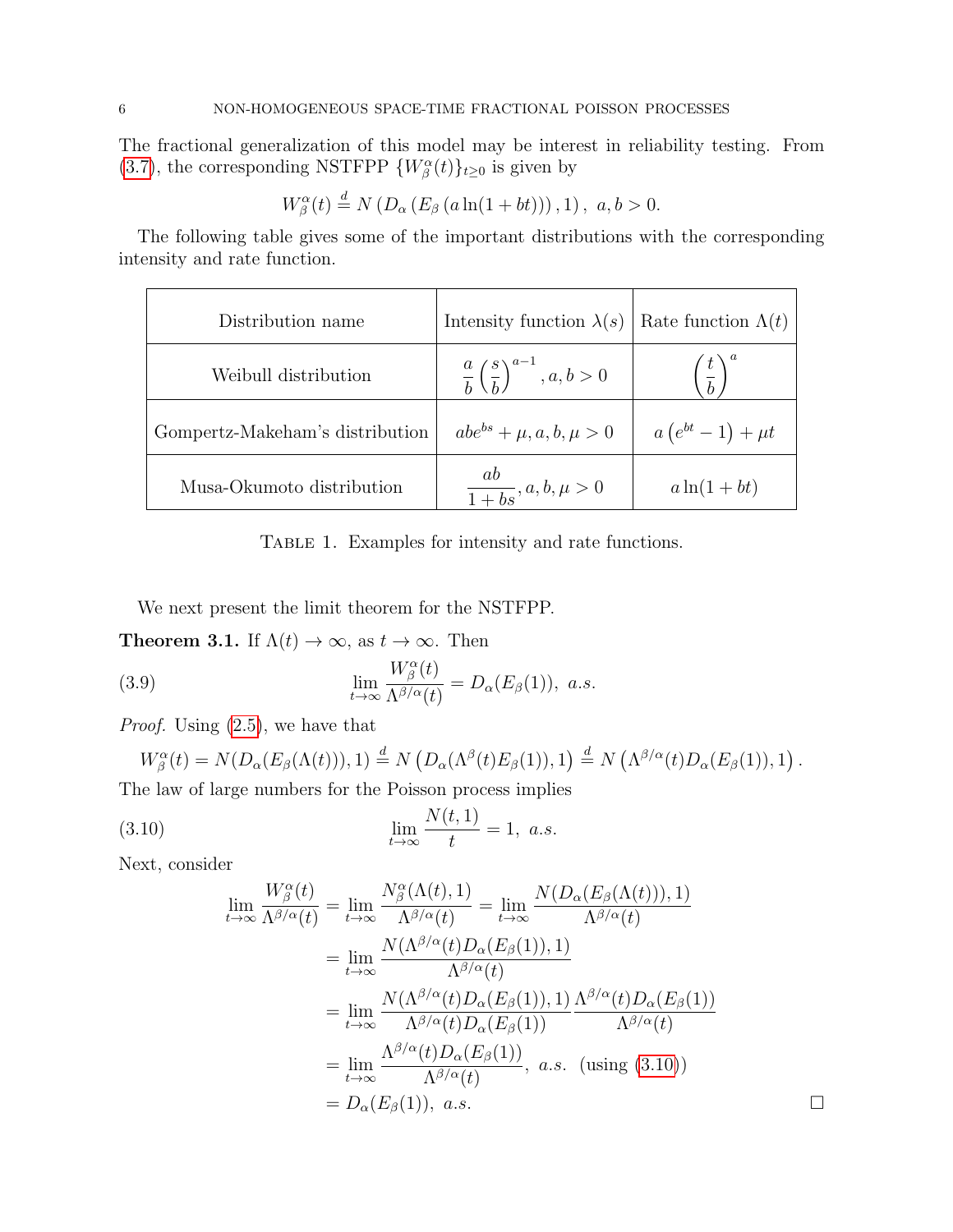We now discuss the law of iterated logarithm (LIL) for the NSTFPP process. First, we have some result and definition which are required to prove the LIL for the NSTFPP.

**Definition 3.3.** We call a function  $l : (0, \infty) \to (0, \infty)$  regularly varying at 0+ with index  $\alpha \in \mathbb{R}$  (see [\[4\]](#page-14-12)) if

$$
\lim_{x \to 0+} \frac{l(\lambda x)}{l(x)} = \lambda^{\alpha}, \text{ for } \lambda > 0.
$$

We first give the special case of LIL for the  $\beta$ -stable subordinator (for general case see Bertoin [\[4,](#page-14-12) Chapter III, Theorem 14]).

**Lemma 3.1.** Let  $\{D_\beta(t)\}_{t\geq 0}$  be a  $\beta$ -stable subordinator with  $\mathbb{E}[e^{-sD_\beta(t)}] = e^{-ts^\beta}, \ \beta \in$  $(0, 1)$  and

<span id="page-6-1"></span>
$$
g(t) = \frac{\log \log t}{(t^{-1} \log \log t)^{1/\beta}}, \ (e < t).
$$

Then

(3.11) 
$$
\liminf_{t \to \infty} \frac{D_{\beta}(t)}{g(t)} = \beta (1 - \beta)^{(1 - \beta)/\beta}, \quad a.s.
$$

**Theorem 3.2.** If  $\Lambda(t) \to \infty$  as  $t \to \infty$ . Then

(3.12) 
$$
\liminf_{t \to \infty} \frac{W^{\alpha}_{\beta}(t)}{g(t)} = \alpha (1 - \alpha)^{(1 - \alpha)/\alpha} E^{1/\alpha}_{\beta}(1) \quad a.s.,
$$

where

<span id="page-6-0"></span>
$$
g(t) = \frac{\log \log \Lambda^{\beta}(t)}{((\Lambda^{\beta}(t))^{-1} \log \log \Lambda^{\beta}(t))^{1/\alpha}}, \ (\Lambda(t) > e^{1/\beta}).
$$

Proof. The law of large numbers for the Poisson process implies

(3.13) 
$$
\lim_{t \to \infty} \frac{N(t, 1)}{t} = 1, a.s.
$$

Note that  $D_{\beta}(t) \to \infty$ , a.s. as  $t \to \infty$  (see [\[13\]](#page-14-6)). Consider now,

$$
\liminf_{t \to \infty} \frac{W_{\beta}^{\alpha}(t)}{g(t)} = \liminf_{t \to \infty} \frac{N(D_{\alpha}(E_{\beta}(\Lambda(t))), 1)}{g(t)}
$$
\n
$$
= \liminf_{t \to \infty} \frac{N(D_{\alpha}(\Lambda^{\beta}(t)E_{\beta}(1)), 1)}{g(t)} = \liminf_{t \to \infty} \frac{N(E_{\beta}^{1/\alpha}(1)D_{\alpha}(\Lambda^{\beta}(t)), 1)}{g(t)}
$$
\n
$$
= \liminf_{t \to \infty} \frac{N(E_{\beta}^{1/\alpha}(1)D_{\alpha}(\Lambda^{\beta}(t)), 1)}{E_{\beta}^{1/\alpha}(1)D_{\alpha}(\Lambda^{\beta}(t))} \frac{E_{\beta}^{1/\alpha}(1)D_{\alpha}(\Lambda^{\beta}(t))}{g(t)}
$$
\n
$$
= E_{\beta}^{1/\alpha}(1) \cdot \liminf_{t \to \infty} \frac{D_{\alpha}(\Lambda^{\beta}(t))}{g(t)}, a.s. \text{ (using (3.13))}
$$
\n
$$
= E_{\beta}^{1/\alpha}(1) \liminf_{\Lambda(t) \to \infty} \frac{D_{\alpha}(\Lambda^{\beta}(t))}{g(t)}, a.s. \quad (u \leq u \leq t) \leq \frac{1}{\lambda} \int_{\Lambda(t) \to \infty} \frac{D_{\alpha}(\Lambda^{\beta}(t))}{g(t)} d\Lambda(s).
$$
\n
$$
= \alpha (1 - \alpha)^{(1 - \alpha)/\alpha} E_{\beta}^{1/\alpha}(1) a.s.,
$$

where the last step follows from  $(3.11)$ .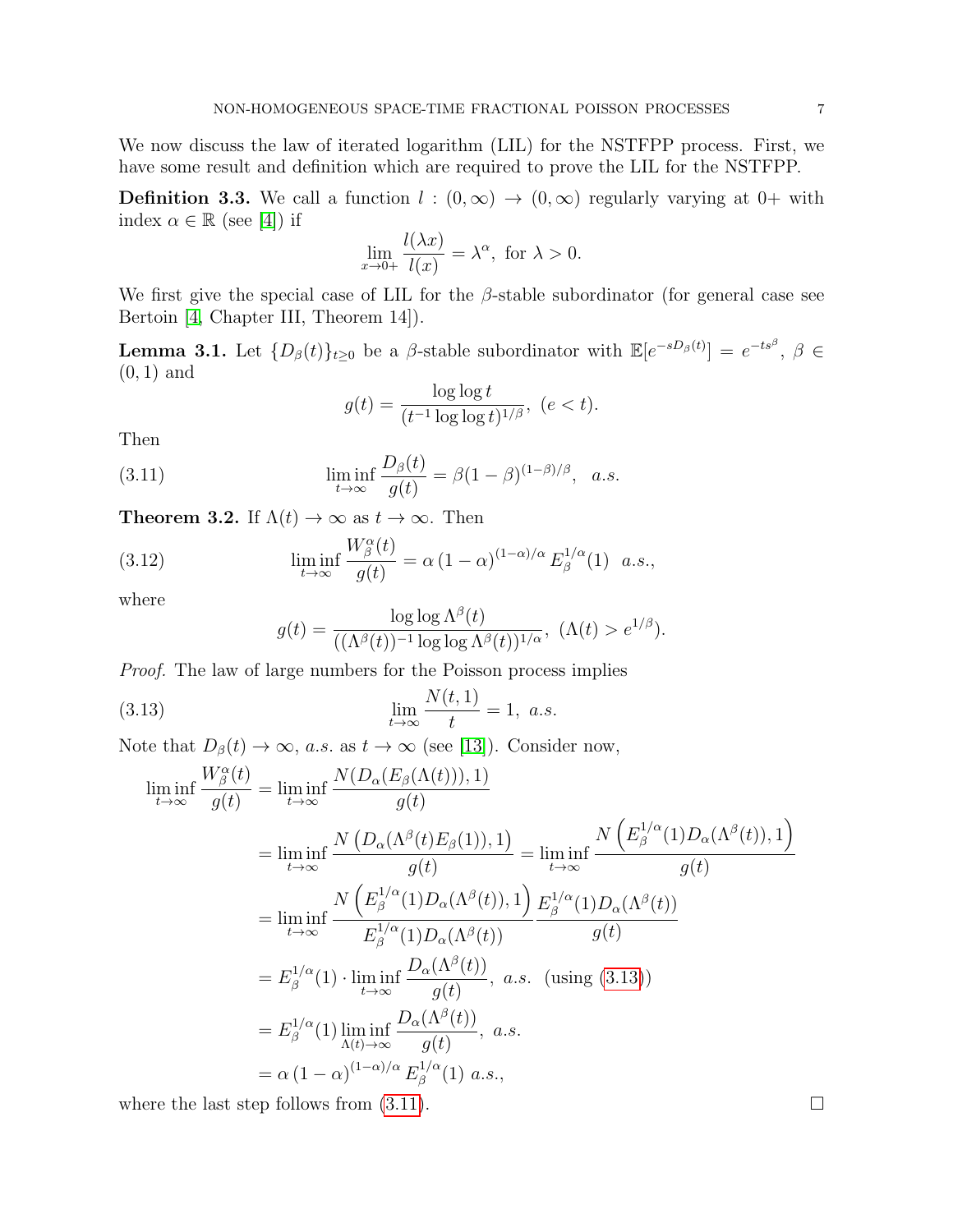It is easy to find the generating function of the NSTFPP from the generating function of the STFPP. It is given by

(3.14) 
$$
G_{\Lambda}^{\alpha,\beta}(s,t) = L_{\beta}(-(1-s)^{\alpha}\Lambda^{\beta}(t)), \quad |s| \leq 1.
$$

We now derive the governing equation for the pgf  $G_{\Lambda}^{\alpha,\beta}$  $\Lambda^{\alpha,\beta}(s,t)$  of the NSTFPP.

**Theorem 3.3.** The pgf  $G_{\Lambda}^{\alpha,\beta}$  $\Lambda^{\alpha,\beta}(s,t)$  of the NSTFPP solves the following fractional differential equation

(3.15) 
$$
D_t^{\beta} G_{\Lambda}^{\alpha,\beta}(s,t) = \sum_{k=0}^{\infty} \frac{(-1)^{k+1} (1-s)^{\alpha(k+1)}}{\Gamma(\beta(k+1)+1)} D_t^{\beta} \Lambda^{\beta(k+1)}(t),
$$

with the initial condition  $G_{\Lambda}^{\alpha,\beta}$  $\alpha^{\alpha,\beta}_{\Lambda}(s,0) = 0.$   $D_t^{\beta}$  $_t^{\beta}(\cdot)$  denotes the Caputo fractional derivative of order  $\beta$  defined in [\(3.2\)](#page-2-6).

*Proof.* We begin by directly computing the Caputo derivative of  $G_{\Lambda}^{\alpha,\beta}$  $\Lambda^{\alpha,\beta}(s,t)$ 

$$
D_t^{\beta} G_{\Lambda}^{\alpha,\beta}(s,t) = D_t^{\beta} L_{\beta} \left( -(1-s)^{\alpha} \Lambda^{\beta}(t) \right)
$$
  
\n
$$
= \frac{1}{\Gamma(1-\beta)} \int_0^t \frac{d}{du} L_{\beta} \left( -(1-s)^{\alpha} \Lambda^{\beta}(u) \right) du
$$
  
\n
$$
= \frac{1}{\Gamma(1-\beta)} \int_0^t \frac{- (1-s)^{\alpha} \lambda(u) \Lambda^{\beta-1}(u) L_{\beta,\beta}^1 \left( -(1-s)^{\alpha} \Lambda^{\beta}(u) \right)}{(t-u)^{\beta}} du
$$
  
\n
$$
= \frac{1}{\Gamma(1-\beta)} \int_0^t \frac{- (1-s)^{\alpha} \lambda(u) \Lambda^{\beta-1}(u)}{(t-u)^{\beta}} \sum_{k=0}^{\infty} \frac{(-1)^k (1-s)^{\alpha k} \Lambda^{\beta k}(u)}{\Gamma(\beta k+\beta)} du
$$
  
\n
$$
= \frac{1}{\Gamma(1-\beta)} \sum_{k=0}^{\infty} \frac{(-1)^{k+1} (1-s)^{\alpha(k+1)}}{\Gamma(\beta k+\beta)} \int_0^t \frac{\lambda(u) \Lambda^{\beta(k+1)-1}(u)}{(t-u)^{\beta}} du
$$
  
\n
$$
= \frac{1}{\Gamma(1-\beta)} \sum_{k=0}^{\infty} \frac{(-1)^{k+1} (1-s)^{\alpha(k+1)}}{\Gamma(\beta k+\beta)} \int_0^t \frac{\frac{d}{du} \Lambda^{\beta(k+1)}(u)}{(\beta k+\beta)(t-u)^{\beta}} du
$$
  
\n
$$
= \sum_{k=0}^{\infty} \frac{(-1)^{k+1} (1-s)^{\alpha(k+1)}}{\Gamma(\beta k+\beta+1)} D_t^{\beta} \Lambda^{\beta(k+1)}(t),
$$

which completes the proof.  $\Box$ 

We next present an alternate representation of the generating function of the NSTFPP process  $G_\Lambda^{\alpha,\beta}$  $\alpha_{\Lambda}^{\alpha,\beta}(s,t)$ . This result is a generalization of the representation obtained by Orsingher and Polito (see [\[17,](#page-15-0) Remark 2.4]) for the STFPP.

**Theorem 3.4.** Let  $U_i \stackrel{iid}{\sim} U[0,1], i = 1, \ldots$ , then

$$
G_{\Lambda}^{\alpha,\beta}(s,t) = \mathbb{P}\left[\min_{0 \le i \le N_{\beta}^{\alpha}(t)} U_i^{1/\alpha} \ge 1 - s\right].
$$

*Proof.* The generating function of the NSTFPP  $G^{\alpha,\beta}_{\Lambda}$  $\alpha^{\alpha,\beta}_\Lambda(s,t)$  can be written as

$$
G^{\alpha,\beta}_{\beta}(s,t) = L_{\beta}(-\Lambda^{\beta}(t)(1-s)^{\alpha})
$$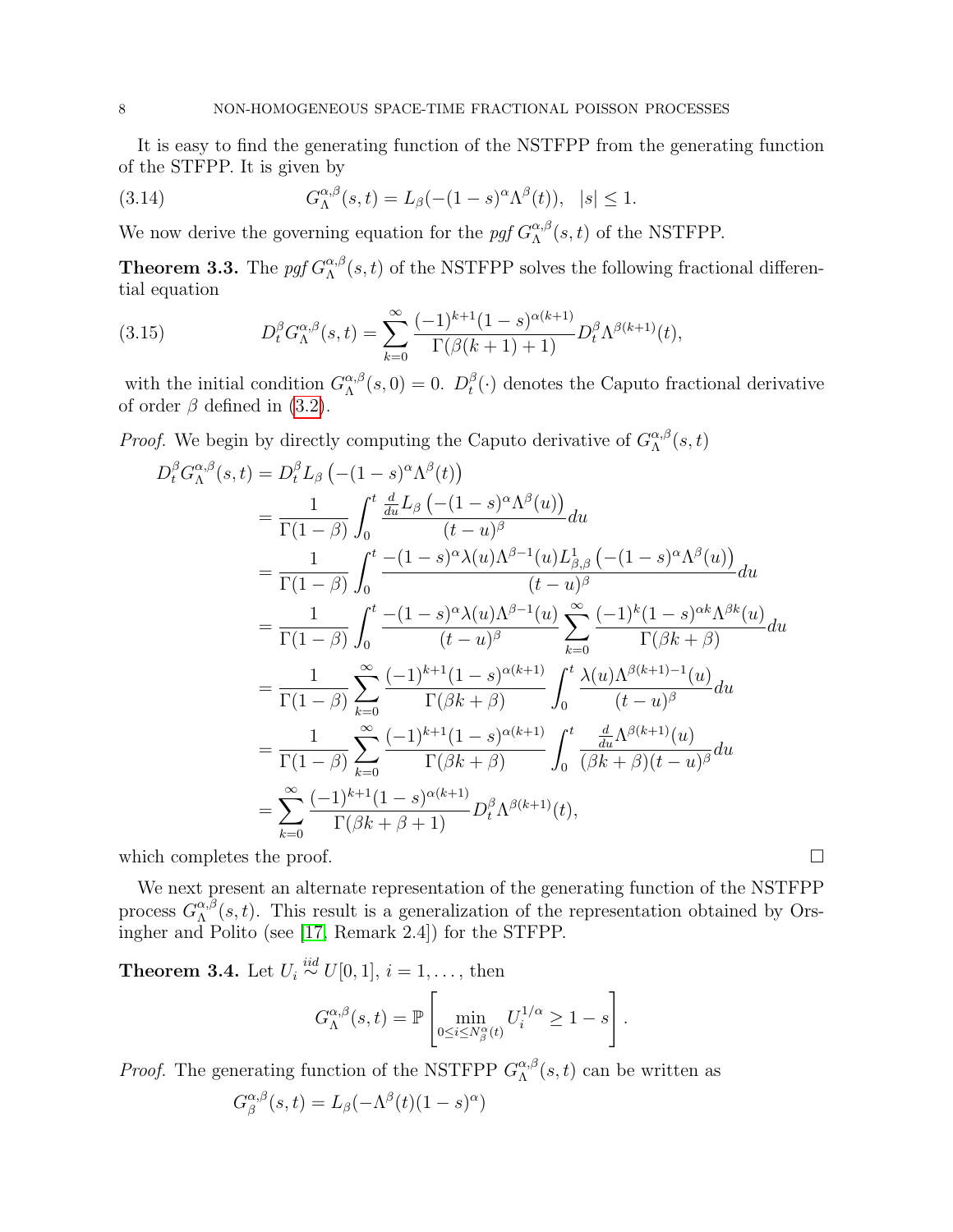$$
= \sum_{k=0}^{\infty} (-1)^k \frac{(\Lambda^{\beta}(t))^k (1-s)^{\alpha k}}{\Gamma(\beta k+1)}
$$
  
\n
$$
= \sum_{k=0}^{\infty} (-1)^k \frac{(\Lambda^{\beta}(t))^k}{\Gamma(\beta k+1)} \sum_{i=0}^k (-1)^i {k \choose i} [1 - (1-s)^{\alpha}]^i
$$
  
\n
$$
= \sum_{i=0}^{\infty} [1 - (1-s)^{\alpha}]^i \sum_{k=i}^{\infty} (-1)^{k-i} {k \choose i} \frac{(\Lambda^{\beta}(t))^k}{\Gamma(\beta k+1)}
$$
  
\n
$$
= \sum_{i=0}^{\infty} \left[ \mathbb{P} \left( U_i^{1/\alpha} \ge 1-s \right) \right]^i \mathbb{P} [N_{\beta}(t) = i]
$$
  
\n
$$
= \mathbb{P} \left[ \min_{0 \le i \le N_{\beta}^{\alpha}(t)} U_i^{1/\alpha} \ge 1-s \right].
$$

Arrival times of  $\{W^{\alpha}_{\beta}(t)\}_{t\geq 0}$ . Define

$$
J_n = \min\{t \ge 0 : W^{\alpha}_{\beta}(t) = n\},\
$$

which denotes the arrival times of the NSTFPP  $\{W^{\alpha}_{\beta}(t)\}_{t\geq 0}$ . Note that  $\{J_n \leq t\}$  $\{W^{\alpha}_{\beta}(t) \geq n\}$ , its distribution function is given by

$$
F_{J_n}(t) = \mathbb{P}[J_n \le t] = \mathbb{P}[W_{\beta}^{\alpha}(t) \ge n] = \sum_{r=n}^{\infty} \mathbb{P}[W_{\beta}^{\alpha}(t) = r]
$$
  
\n
$$
= \sum_{r=n}^{\infty} \mathbb{P}[N(D_{\alpha}(E_{\beta}(\Lambda(t))), 1) = r]
$$
  
\n
$$
= \sum_{r=n}^{\infty} \mathbb{P}[N(\Lambda^{\beta/\alpha}(t)D_{\alpha}(E_{\beta}(1)), 1) = r] = \sum_{r=n}^{\infty} \mathbb{P}[N(\Lambda^{\beta/\alpha}(t), D_{\alpha}(E_{\beta}(1))) = r]
$$
  
\n
$$
= \sum_{r=n}^{\infty} \int_{0}^{\infty} \mathbb{P}[N(\Lambda^{\beta/\alpha}(t), x) = r] h_{\beta}^{\alpha}(x, 1) dx,
$$

using Fubini's theorem as the intergrand is positive

$$
= \int_0^\infty \sum_{r=n}^\infty \mathbb{P}\left[N\left(\Lambda^{\beta/\alpha}(t),x\right) = r\right] h_\beta^\alpha(x,1) dx
$$

$$
= \int_0^\infty \mathbb{P}\left[N\left(\Lambda^{\beta/\alpha}(t),x\right) \ge n\right] h_\beta^\alpha(x,1) dx,
$$

where  $h^{\alpha}_{\beta}(x,t)$  is the pdf of  $D_{\alpha}(E_{\beta}(t))$ .

The above proved results holds valid for  $\alpha = 1$  which leads to the the non-homogeneous time fractional Poisson process (NTFPP) and also for  $\beta = 1$  which leads to the nonhomogeneous space fractional Poisson process (NSFPP). It is known (see [\[17\]](#page-15-0)) that the mean of the SFPP process is infinite and hence it is not possible to investigate properties involving mean and covariance. On the other hand, we can study the results for the TFPP process. We therefore present the definition and prove some results for the NTFPP process. We henceforth discuss only the NTFPP process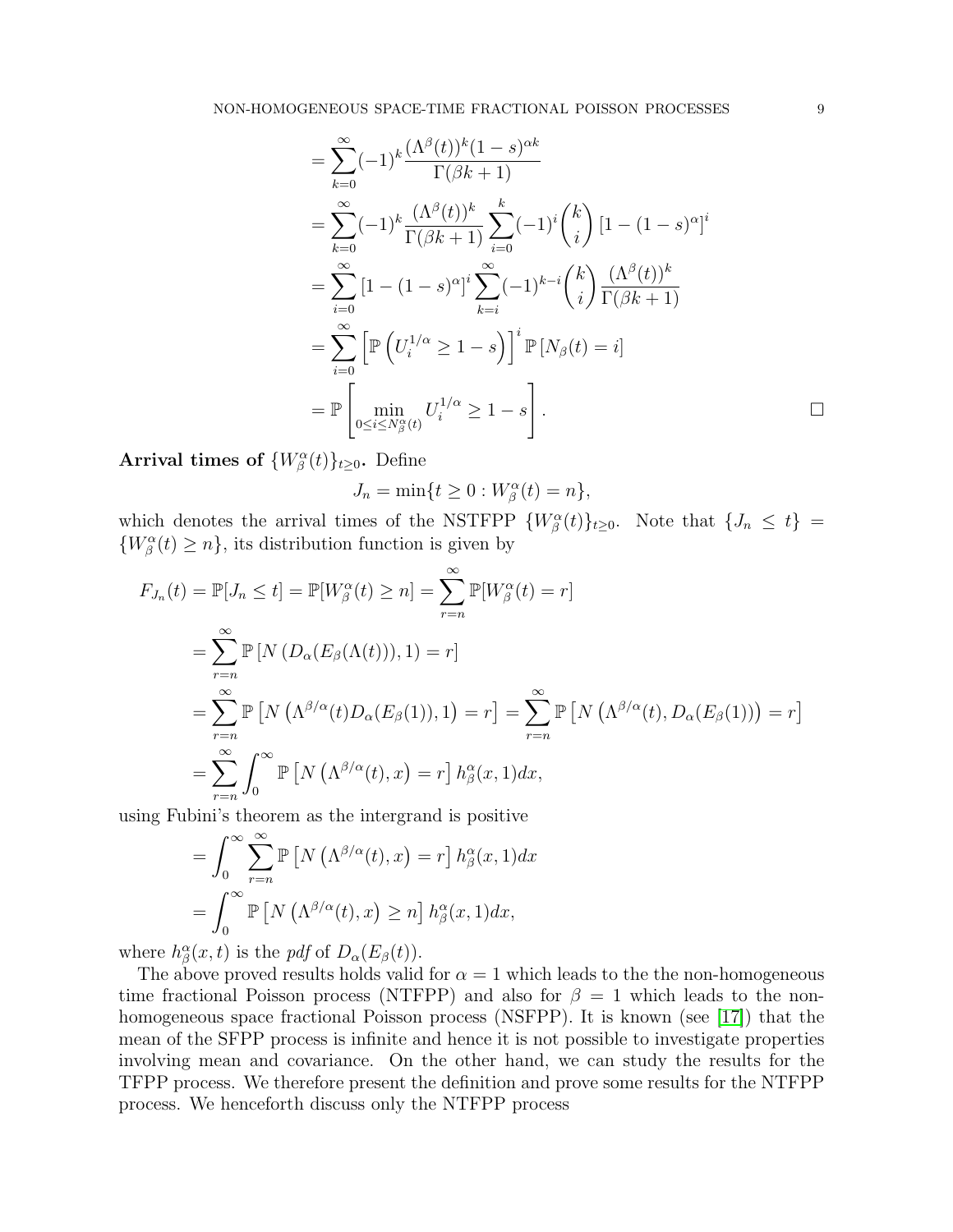# 3.1. Non-homogeneous time fractional Poisson process.

Definition 3.4 (NTFPP). The non-homogeneous time fractional Poisson process (NTFPP) is defined as

(3.16) 
$$
W_{\beta}^{(1)}(t) = N_{\beta}(\Lambda(t), 1), \ t \ge 0,
$$

where  $\{N_\beta(t,\lambda)\}_{t\geq 0}$  is the TFPP and  $\Lambda(t) = \int_0^t \lambda(u) du$  is the rate function with intensity function  $\lambda(u)$ ,  $u \geq 0$ .

The mean, variance (see  $[8, 3]$  $[8, 3]$ ) and the covariance functions (see  $[10, \text{ eq. } (14)]$ ) of the TFPP are given by

<span id="page-9-0"></span>(3.17) 
$$
\mathbb{E}[N_{\beta}(t,\lambda)] = qt^{\beta}; \text{ Var}[N_{\beta}(t,\lambda)] = qt^{\beta} + Rt^{2\beta},
$$

<span id="page-9-1"></span>(3.18) 
$$
Cov[N_{\beta}(s,\lambda), N_{\beta}(t,\lambda)] = qs^{\beta} + ds^{2\beta} + q^2[\beta t^{2\beta}B(\beta, 1+\beta; s/t) - (st)^{\beta}],
$$

 $0 < s \leq t$ , where  $q = \lambda/\Gamma(1+\beta)$ ,  $R = \frac{\lambda^2}{\beta}$  $\frac{\lambda^2}{\beta}\left(\frac{1}{\Gamma(2\beta)}-\frac{1}{\beta\Gamma^2}\right)$  $\frac{1}{\beta \Gamma^2(\beta)}$  > 0,  $d = \beta q^2 B(\beta, 1 + \beta)$ , and  $B(a, b; x) = \int_0^x t^{a-1}(1-t)^{b-1}dt$ ,  $0 < x < 1$ , is the incomplete beta function. We next give the mean, the variance and the covariance of the NTFPP.

<span id="page-9-4"></span>**Theorem 3.5.** Let  $0 < s \le t < \infty$ ,  $q_1 = 1/\Gamma(1+\beta)$  and  $d_1 = \beta q_1^2 B(\beta, 1+\beta)$ . The distributional properties of the NTFPP  $\{W_{\beta}^{(1)}\}$  $\{\beta^{(1)}(t)\}_{t\geq 0}$  are as follows:

(i)  $\mathbb{E}[W_{\beta}^{(1)}]$  $[q_{\beta}^{(1)}(t)] = q_1 \Lambda^{\beta}(t),$ (ii)  $Var[W_8^{(1)}]$  $[q_{\beta}^{(1)}(t)] = q_1 \Lambda^{\beta}(t) (1 - q_1 \Lambda^{\beta}(t)) + 2 d_1 \Lambda^{2\beta}(t),$ 

(iii) Cov[
$$
W_{\beta}^{(1)}(s)
$$
,  $W_{\beta}^{(1)}(t)$ ] =  $q_1 \Lambda^{\beta}(s) + d_1 \Lambda^{2\beta}(s) - q_1^2 \Lambda^{\beta}(s) \Lambda^{\beta}(t)$   
  $+ q_1^2 \beta \Lambda^{2\beta}(t) B(\beta, 1 + \beta; \Lambda(s)/\Lambda(t))$ , for  $0 < s \le t$ .

Proof. Note that using  $(3.17)$ ,

<span id="page-9-2"></span>(3.19) 
$$
\mathbb{E}[W_{\beta}^{(1)}(t)] = \mathbb{E}[N_{\beta}(\Lambda(t),1)] = q_1 \Lambda^{\beta}(t),
$$

which proves Part (i). From  $(3.18)$  and  $(3.17)$ ,

(3.20) 
$$
\mathbb{E}[N_{\beta}(s,\lambda)N_{\beta}(t,\lambda)] = qs^{\beta} + d_1s^{2\beta} + q^2\beta \left[t^{2\beta}B(\beta, 1+\beta; s/t)\right]
$$

which leads to

<span id="page-9-3"></span>
$$
\mathbb{E}[W_{\beta}^{(1)}(s)W_{\beta}^{(1)}(t)] = \mathbb{E}[N_{\beta}(\Lambda(s), 1)N_{\beta}(\Lambda(t), 1)] \n= q_1 \Lambda^{\beta}(s) + d_1 \Lambda^{2\beta}(s) + q_1^2 \beta \Lambda^{2\beta}(t)B(\beta, 1 + \beta; \Lambda(s)/\Lambda(t)).
$$

By  $(3.19)$  and  $(3.21)$ , Part (iii) follows. Part (ii) follows from Part (iii) by putting  $s =$  $t.$ 

Long-range dependence. We next prove the LRD property for the NTFPP  $\{W_{\beta}^{(1)}\}$  $\{(\begin{smallmatrix} 1 \ \beta \end{smallmatrix}) (t) \}_{t \geq 0}$ process with Weibull rate function. First, we have the following result for the asymptotic expansion of the correlation function of the NTFPP. We first have the following definition.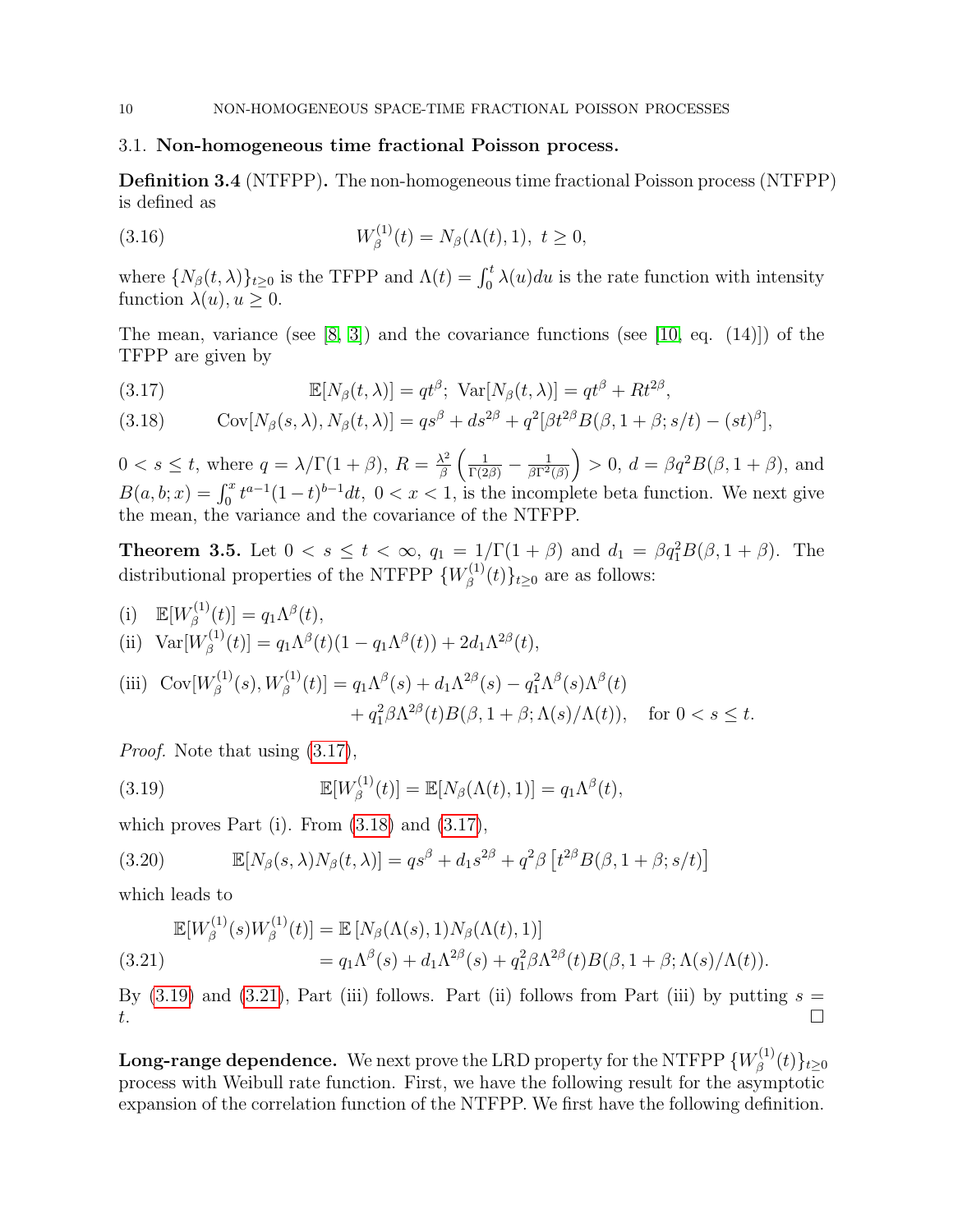**Definition 3.5.** Let  $f(x)$  and  $g(x)$  be positive functions. We say that  $f(x)$  is asymptotically equal to  $g(x)$ , written as  $f(x) \sim g(x)$ , as x tends to infinity, if

$$
\lim_{x \to \infty} \frac{f(x)}{g(x)} = 1.
$$

**Theorem 3.6.** Let  $\Lambda(t) \to \infty$ , as  $t \to \infty$ . The correlation function of the NTFPP  $\{W_{\beta}^{(1)}\}$  $\{\xi^{(1)}(t)\}_{t\geq 0}$  has the asymptotic expansion as,

<span id="page-10-3"></span>(3.22) 
$$
\text{Corr}[W_{\beta}^{(1)}(s), W_{\beta}^{(1)}(t)] \sim \Lambda^{-\beta}(t) \left( \frac{q_1 \Lambda^{\beta}(s) + d_1 \Lambda^{2\beta}(s)}{\sqrt{(2d_1 - q_1^2) \text{Var}[W_{\beta}^{(1)}(s)]}} \right).
$$

*Proof.* Consider the last term of  $Cov[W_{\beta}^{(1)}]$  $b_{\beta}^{(1)}(s), W_{\beta}^{(1)}(t)$ ] given in Theorem [3.5](#page-9-4) (iii), namely,  $\beta q_1^2 \Lambda^{2\beta}(t) B(\beta, 1+\beta; \Lambda(s)/\Lambda(t))$ . We get the asymptotic expansion, for large t,

$$
\beta q_1^2 \Lambda^{2\beta}(t) B(\beta, 1+\beta; \Lambda(s)/\Lambda(t)) = \beta q_1^2 \Lambda^{2\beta}(t) \int_0^{\frac{\Lambda(s)}{\Lambda(t)}} u^{\beta-1} (1-u)^{\beta} du
$$
  
=  $\beta q_1^2 \Lambda^{2\beta}(t) \left( \frac{1}{\beta} \left( \frac{\Lambda(s)}{\Lambda(t)} \right)^{\beta} - \frac{\beta}{1+\beta} \left( \frac{\Lambda(s)}{\Lambda(t)} \right)^{\beta+1} + O\left( \left( \frac{\Lambda(s)}{\Lambda(t)} \right)^{\beta+2} \right) \right)$   
(3.23)  $\sim q_1^2 \Lambda^{\beta}(s) \Lambda^{\beta}(t).$ 

<span id="page-10-0"></span>Using  $(3.23)$ , Theorem [3.5](#page-9-4) (iii) becomes for large t,

<span id="page-10-1"></span>(3.24) 
$$
Cov[W_{\beta}^{(1)}(s), W_{\beta}^{(1)}(t)] \sim q_1 \Lambda^{\beta}(s) + d_1 \Lambda^{2\beta}(s).
$$

Similarly, from Theorem [3.5](#page-9-4) (ii), we have that

<span id="page-10-2"></span>(3.25) 
$$
\operatorname{Var}[W_{\beta}^{(1)}(t)] = (2d_1 - q_1^2)\Lambda^{2\beta}(t) + q_1\Lambda^{\beta}(t) \sim (2d_1 - q_1^2)\Lambda^{2\beta}(t).
$$

Thus, from [\(3.24\)](#page-10-1) and [\(3.25\)](#page-10-2), the correlation between  $W^{(1)}_{\beta}$  $W^{(1)}_{\beta}(s)$  and  $W^{(1)}_{\beta}$  $f_{\beta}^{(1)}(t)$  for large  $t > s$ , is

$$
\begin{split} \text{Corr}[W^{(1)}_{\beta}(s),W^{(1)}_{\beta}(t)] &= \frac{\text{Cov}[W^{(1)}_{\beta}(s),W^{(1)}_{\beta}(t)]}{\sqrt{\text{Var}[W^{(1)}_{\beta}(s)]\text{Var}[W^{(1)}_{\beta}(t)]}} \\ &\sim \frac{q_1 \Lambda^{\beta}(s) + d_1 \Lambda^{2\beta}(s)}{\sqrt{\Lambda^{2\beta}(t)(2d_1 - q_1^2)}\sqrt{\text{Var}[W^{(1)}_{\beta}(s)]}} = \Lambda^{-\beta}(t) \left(\frac{q_1 \Lambda^{\beta}(s) + d_1 \Lambda^{2\beta}(s)}{\sqrt{(2d_1 - q_1^2)\text{Var}[W^{(1)}_{\beta}(s)]}}\right), \end{split}
$$
\nwhich proves the result.

Corollary 3.1. For the Weibull rate function (see Table [1\)](#page-5-1), the NTFPP exhibits the LRD property for  $0 < a\beta < 1$ . To see this, we have that from [\(3.22\)](#page-10-3),

(3.26) 
$$
\operatorname{Corr}[W_{\beta}^{(1)}(s), W_{\beta}^{(1)}(t)] \sim t^{-a\beta} \left( \frac{q_1 s^{a\beta} + d_1 s^{2a\beta} / b^{a\beta}}{\sqrt{(2d_1 - q_1^2) \operatorname{Var}[W_{\beta}^{(1)}(s)]}} \right).
$$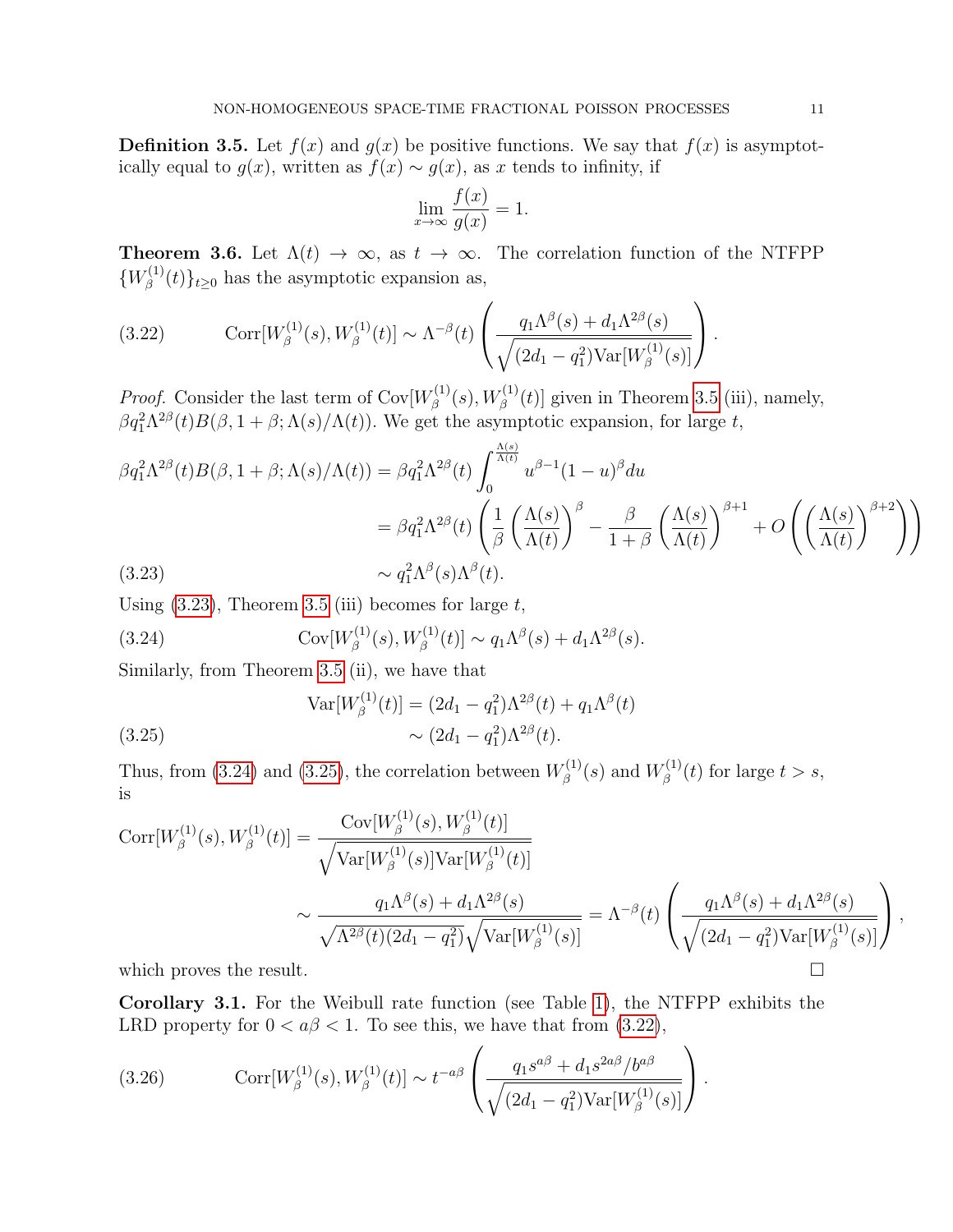Using Definition [2.1,](#page-2-7) we have the LRD property of the NTFPP for  $0 < a\beta < 1$ .

3.2. Fractional non-homogeneous Poisson process. The fractional non-homogeneous Poisson process (FNPP) is introduced by Leonenko et. al. (see [\[9\]](#page-14-0)). They studied the governing fractional differential-integral-difference equation, distributional properties and arrival times. Here, we present some additional results related to the FNPP process.

Definition 3.6. The fractional non-homogeneous Poisson process (FNPP), introduced by Leonenko et al. (see [\[9\]](#page-14-0)), is defined by time-changing the NPP by the inverse  $\beta$ -stable subordinator, that is,

(3.27) 
$$
W_{\beta}^{(2)}(t) = N(\Lambda(E_{\beta}(t)), 1), \ t \ge 0.
$$

We next present the limit theorem for the FNPP for the Weibull rate function.

**Theorem 3.7.** For Weibull rate function  $\Lambda(t) = (t/b)^a$ ,  $a, b > 0$ , then

(3.28) 
$$
\lim_{t \to \infty} \frac{W_{\beta}^{(2)}(t)}{t^{a\beta}} = \left(\frac{E_{\beta}(1)}{b}\right)^{a}, \quad a.s.
$$

Proof. We begin with

$$
\lim_{t \to \infty} \frac{W_{\beta}^{(2)}(t)}{t^{a\beta}} = \lim_{t \to \infty} \frac{N(E_{\beta}(t)^{a}/b^{a}, 1)}{t^{a\beta}} = \lim_{t \to \infty} \frac{N(t^{a\beta}E_{\beta}^{a}(1)/b^{a}, 1)}{t^{a\beta}}
$$

$$
= \lim_{t \to \infty} \frac{N(t^{a\beta}E_{\beta}^{a}(1)/b^{a}, 1)}{t^{a\beta}E_{\beta}^{a}(1)/b^{a}} \frac{t^{a\beta}E_{\beta}^{a}(1)/b^{a}}{t^{a\beta}}
$$

$$
= \left(\frac{E_{\beta}(1)}{b}\right)^{a}, \quad a.s.,
$$
using (3.13).

We next show that the FNPP  $\{W_{\beta}^{(2)}\}$  $\{\mathcal{L}^{(2)}(t)\}_{t\geq 0}$  with Weibull rate, exhibits the LRD property.

**Theorem 3.8.** The FNPP  $\{W_{\beta}^{(2)}\}$  $\{\lambda^{(2)}(t)\}_{t\geq 0}$  with Weibull rate unction  $\Lambda(t) = (t/b)^a$ ,  $a, b > 0$ , exhibits the LRD property, when  $0 < a\beta < 1$ .

Proof. To investigate the LRD property, we study the asymptotic behavior of the correlation function of the FNPP. Note that the covariance function of the FNPP is given by (see [\[9,](#page-14-0) Proposition 2])

$$
(3.29) \qquad \operatorname{Cov}[W_{\beta}^{(2)}(s), W_{\beta}^{(2)}(t)] = \mathbb{E}[\Lambda(E_{\beta}(s))] + \operatorname{Cov}[\Lambda(E_{\beta}(s)), \Lambda(E_{\beta}(t))], \ s < t.
$$

We first compute second part of the above equation for the Weibull rate function

$$
\text{Cov}\left[\left(E_{\beta}(s)/b\right)^{a}, \left(E_{\beta}(t)/b\right)^{a}\right] = \frac{1}{b^{2a}}\left[\mathbb{E}\left[E_{\beta}^{a}(s)E_{\beta}^{a}(t)\right] - \mathbb{E}\left[E_{\beta}^{a}(s)\right]\mathbb{E}\left[E_{\beta}^{a}(t)\right]\right]
$$
\n
$$
= \frac{1}{b^{2a}}\left[\mathbb{E}\left[(st)^{a\beta}E_{\beta}^{a}(1)E_{\beta}^{a}(1)\right] - \mathbb{E}\left[s^{a\beta}E_{\beta}^{a}(1)\right]\mathbb{E}\left[t^{a\beta}E_{\beta}^{a}(1)\right]\right] \text{ (using (2.5))}
$$
\n
$$
= \frac{(st)^{a\beta}}{b^{2a}}\left[\mathbb{E}\left[E_{\beta}^{2a}(1)\right] - \left(\mathbb{E}\left[E_{\beta}^{a}(1)\right]\right)^{2}\right]
$$
\n
$$
= \frac{(st)^{a\beta}}{b^{2a}}\text{Var}\left[E_{\beta}^{a}(1)\right].
$$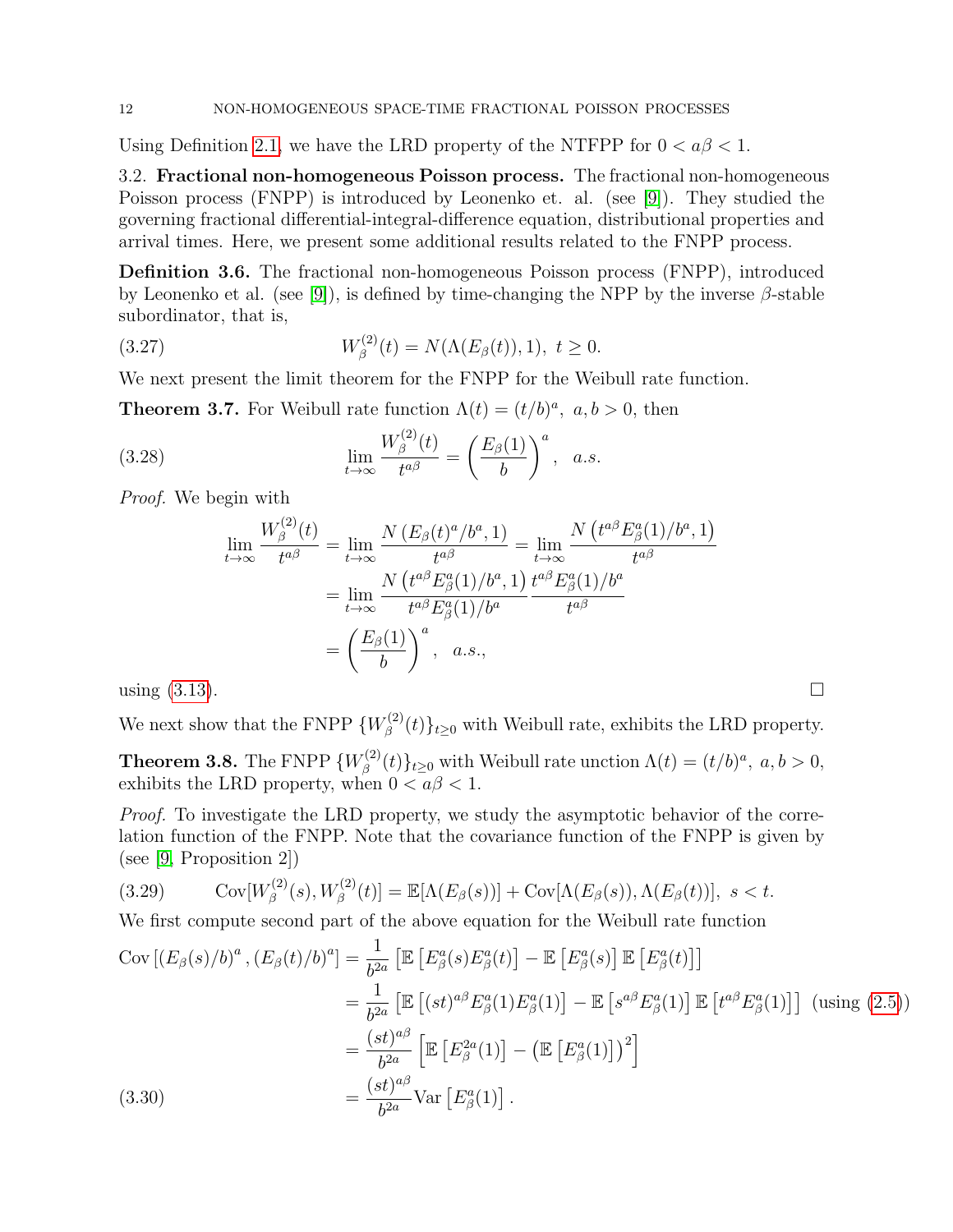It follows that

<span id="page-12-1"></span>(3.31) 
$$
\text{Cov}[W_{\beta}^{(2)}(s), W_{\beta}^{(2)}(t)] = \mathbb{E}\left[ (E_{\beta}(s)/b)^{a} \right] + \frac{(st)^{a\beta}}{b^{2a}} \text{Var}\left[ E_{\beta}^{a}(1) \right] = \frac{s^{a\beta}}{b^{a}} \mathbb{E}\left[ E_{\beta}^{a}(1) \right] + \frac{(st)^{a\beta}}{b^{2a}} \text{Var}\left[ E_{\beta}^{a}(1) \right].
$$

Note that the variance of the FNPP (see [\[9,](#page-14-0) eq. (4.5)]) is given by

$$
\text{Var}[W_{\beta}^{(2)}(t)] = \mathbb{E}[\Lambda(E_{\beta}(t))] + \text{Var}[\Lambda(E_{\beta}(t))].
$$

The variance of the FNPP, in case of the Weibull rate function, reduces to

(3.32)  
\n
$$
\operatorname{Var}[W_{\beta}^{(2)}(t)] = \mathbb{E}\left[ (E_{\beta}(t)/b)^{a} \right] + \operatorname{Var}\left[ (E_{\beta}(t)/b)^{a} \right]
$$
\n
$$
= \frac{t^{a\beta}}{b^{a}} \mathbb{E}\left[ E_{\beta}^{a}(1) \right] + \frac{t^{2a\beta}}{b^{2a}} \operatorname{Var}\left[ E_{\beta}^{a}(1) \right]
$$
\n
$$
\sim \frac{t^{2a\beta}}{b^{2a}} \operatorname{Var}\left[ E_{\beta}^{a}(1) \right], \text{ for large } t.
$$

<span id="page-12-2"></span>Thus, from [\(3.31\)](#page-12-1) and [\(3.32\)](#page-12-2), the correlation function between  $W_0^{(2)}$  $W^{(2)}_{\beta}(s)$  and  $W^{(2)}_{\beta}$  $\int_{\beta}^{(2)}(t)$  for large  $t > s$ , is

$$
\text{Corr}[W_{\beta}^{(2)}(s), W_{\beta}^{(2)}(t)] = \frac{\text{Cov}[W_{\beta}^{(2)}(s), W_{\beta}^{(2)}(t)]}{\sqrt{\text{Var}[W_{\beta}^{(2)}(s)]\text{Var}[W_{\beta}^{(2)}(t)]}}
$$
  

$$
\sim \frac{\frac{s^{a\beta}}{b^{a}} \mathbb{E}\left[E_{\beta}^{a}(1)\right] + \frac{(st)^{a\beta}}{b^{2a}} \text{Var}\left[E_{\beta}^{a}(1)\right]}{\frac{t^{a\beta}}{b^{a}} \sqrt{\text{Var}[W_{\beta}^{(2)}(s)]}\sqrt{\text{Var}\left[E_{\beta}^{a}(1)\right]}}
$$

$$
= t^{-a\beta} \frac{s^{a\beta} \mathbb{E}\left[E_{\beta}^{a}(1)\right]}{\sqrt{\text{Var}[W_{\beta}^{(2)}(s)]\text{Var}\left[E_{\beta}^{a}(1)\right]}} + \frac{s^{a\beta}}{b^{a}} \sqrt{\frac{\text{Var}\left[E_{\beta}^{a}(1)\right]}{\text{Var}[W_{\beta}^{(2)}(s)]}}
$$

$$
= d_{1}(s)t^{-a\beta} + d_{2}(s), \text{ (say)}.
$$

Hence, the correlation function Corr $W^{(2)}_6$  $\mathcal{L}_{\beta}^{(2)}(s), W_{\beta}^{(2)}(t)$ ] behaves like  $t^{-a\beta}d_1(s) + d_2(s)$ , for  $0 < a\beta < 1$  and so the FNPP  $\{W_{\beta}^{(2)}\}$  $\mathcal{L}^{(2)}_{\beta}(t)\}_{t\geq 0}$  exhibits the LRD property.

### 4. Simulation

<span id="page-12-0"></span>In this section we present simulated sample paths for some NSTFPP.

The sample paths of the NTFPP, the NSFPP and the NSTFPP processes are simulated for the Makeham's distribution with cumulative hazard function  $\Lambda(t) = (a/b)e^{bt} - (a/b) +$  $\mu t, a, b, \mu > 0$  as given in Table [1.](#page-5-1)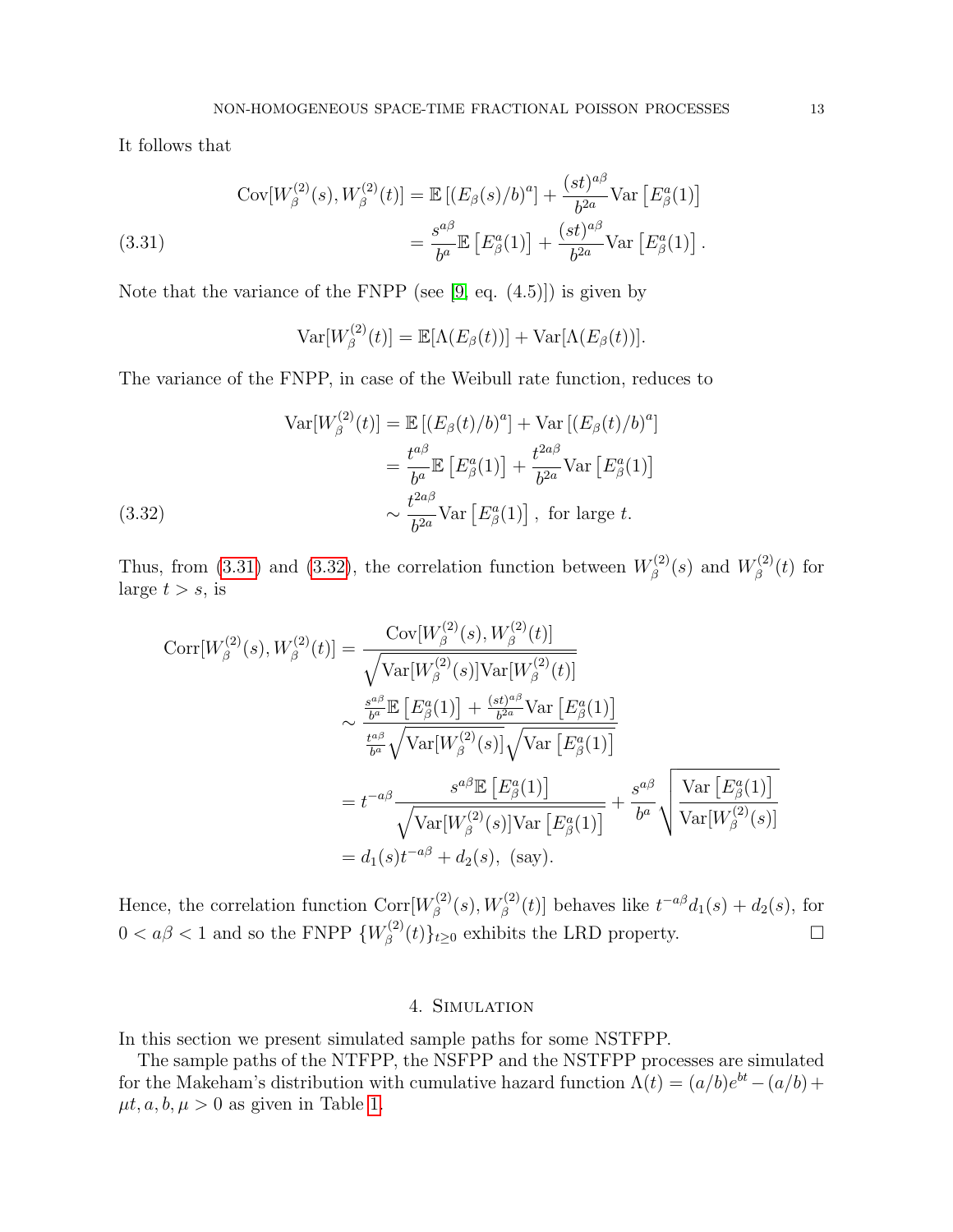(A) Sample paths of the NTFPP process for  $\beta =$  (B) Sample paths of the NTFPP process for  $\beta =$  $0.5, a = 0.6, b = 0.1, \mu = 5.0$  and  $T = 50$ .  $0.9, a = 0.6, b = 0.1, \mu = 5.0 \text{ and } T = 50.$ 



Figure 1. Sample paths of the NTFPP process

(A) Sample paths of the NSFPP process for  $\alpha =$  (B) Sample paths of the NSFPP process for  $\alpha =$  $0.5, a = 0.6, b = 0.1, \mu = 5.0 \text{ and } T = 50.$  $0.9, a = 0.6, b = 0.1, \mu = 5.0 \text{ and } T = 50.$ 



Figure 2. Sample paths of the NSFPP process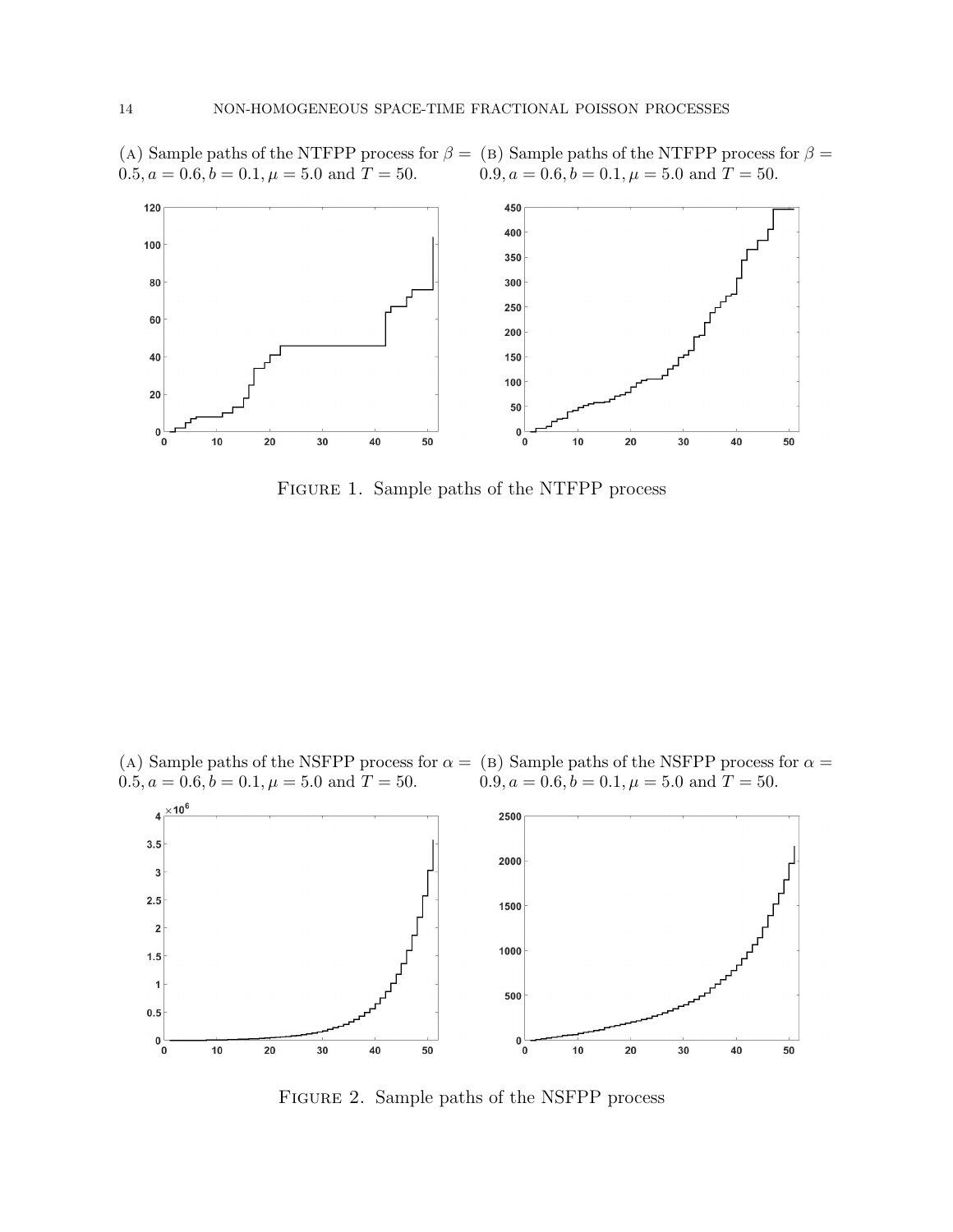(A) Sample paths of the NSTFPP process for (B) Sample paths of the NSTFPP process for  $\alpha = 0.8, \beta = 0.6, a = 0.6, b = 0.1, \mu = 5.0$  and  $\alpha = 0.5, \beta = 0.9, a = 0.6, b = 0.1, \mu = 5.0$  and  $T = 50.$  $T = 50.$ 



Figure 3. Sample paths of the NSTFPP process

### **REFERENCES**

- <span id="page-14-3"></span>[1] D. Applebaum. Lévy Processes and Stochastic Calculus, volume 116 of Cambridge Studies in Advanced Mathematics. Cambridge University Press, Cambridge, second edition, 2009.
- <span id="page-14-10"></span>[2] A. P. Basu and S. E. Rigdon. Ch. 2. The Weibull nonhomogeneous Poisson process. In Advances in Reliability, volume 20 of Handbook of Statistics, pages 43 – 68. Elsevier, 2001.
- <span id="page-14-13"></span>[3] L. Beghin and E. Orsingher. Fractional Poisson processes and related planar random motions. Electron. J. Probab., 14:no. 61, 1790–1827, 2009.
- <span id="page-14-12"></span>[4] J. Bertoin. Lévy processes, volume 121 of *Cambridge Tracts in Mathematics*. Cambridge University Press, Cambridge, 1996.
- <span id="page-14-4"></span>[5] N. H. Bingham. Limit theorems for occupation times of Markov processes. Z. Wahrscheinlichkeitstheorie und Verw. Gebiete, 17:1–22, 1971.
- <span id="page-14-7"></span>[6] M. D'Ovidio and E. Nane. Time dependent random fields on spherical non-homogeneous surfaces. Stochastic Process. Appl., 124(6):2098–2131, 2014.
- <span id="page-14-11"></span>[7] K. Hee-Cheul and K. Kyung-Soo. Software development cost model based on NHPP Gompertz distribution. Indian Journal of Science and Technology, 8(12), 2015.
- <span id="page-14-1"></span>[8] N. Laskin. Fractional Poisson process. Commun. Nonlinear Sci. Numer. Simul., 8(3-4):201–213, 2003. Chaotic transport and complexity in classical and quantum dynamics.
- <span id="page-14-0"></span>[9] N. Leonenko, E. Scalas, and M. Trinh. The fractional non-homogeneous Poisson process. Statist. Probab. Lett., 120:147–156, 2017.
- <span id="page-14-14"></span>[10] N. N. Leonenko, M. M. Meerschaert, R. L. Schilling, and A. Sikorskii. Correlation structure of time-changed lévy processes. Commun. Appl. Ind. Math., 2014.
- <span id="page-14-8"></span>[11] A. Maheshwari and P. Vellaisamy. On the long-range dependence of fractional poisson and negative binomial processes. J. Appl. Probab., 53:989–1000, 2016.
- <span id="page-14-9"></span>[12] M. M. Meerschaert, E. Nane, and P. Vellaisamy. The fractional Poisson process and the inverse stable subordinator. Electron. J. Probab., 16:no. 59, 1600–1620, 2011.
- <span id="page-14-6"></span>[13] M. M. Meerschaert and H.-P. Scheffler. Limit theorems for continuous-time random walks with infinite mean waiting times. J. Appl. Probab., 41(3):623–638, 2004.
- <span id="page-14-5"></span>[14] M. M. Meerschaert and P. Straka. Inverse stable subordinators. Math. Model. Nat. Phenom., 8(2):1– 16, 2013.
- <span id="page-14-2"></span>[15] G. Mittag-Leffler. Sur la nouvelle fonction  $e_{\alpha}(x)$ . C. R. Acad. Sci. Paris, 137:554–558, 1903.